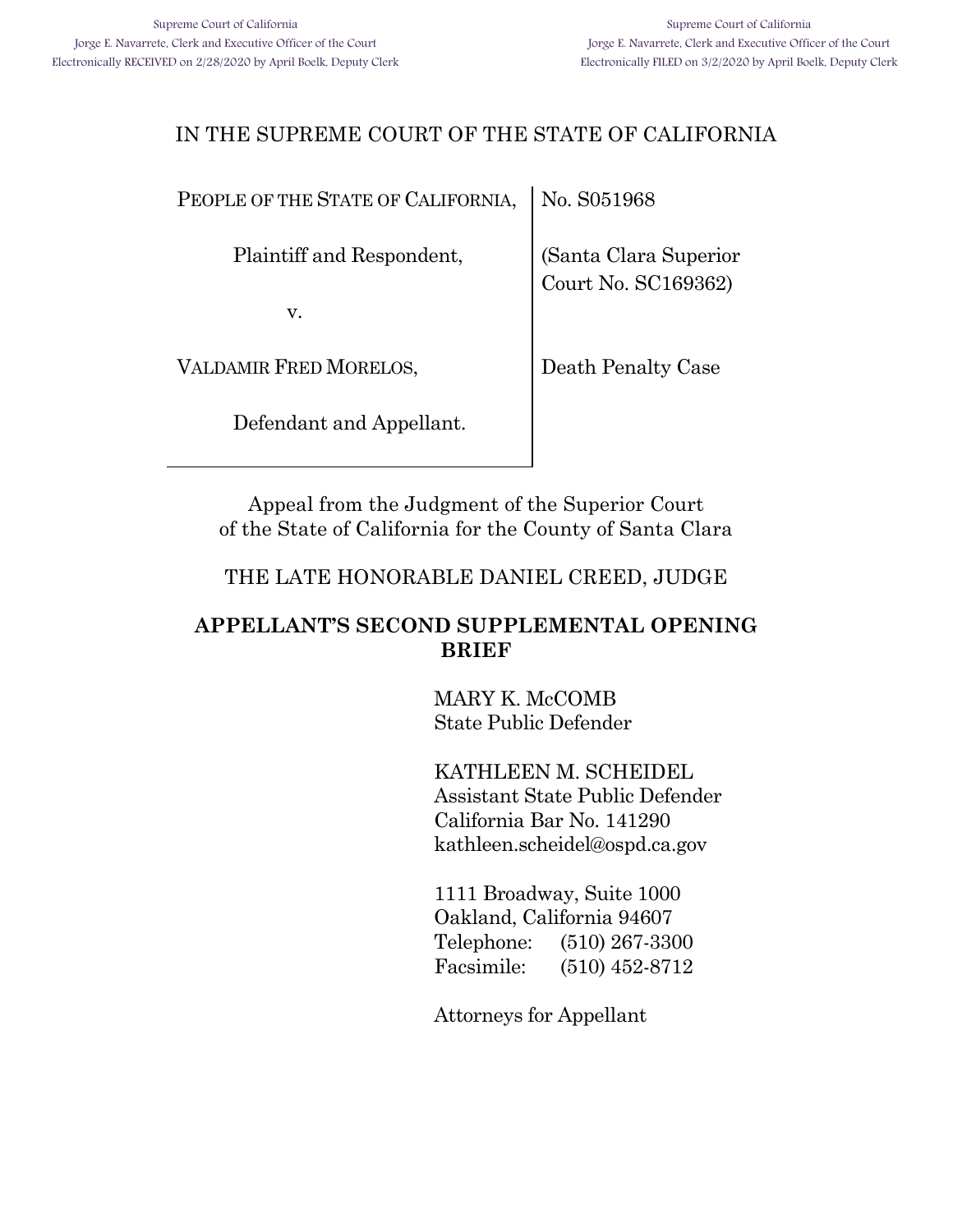## **TABLE OF CONTENTS**

# [APPELLANT'S SECOND SUPPLEMENTAL OPENING BRIEF...](#page-6-0) 7

| I. | APPELLANT WAS DENIED HIS FUNDAMENTAL                                                                           |  |
|----|----------------------------------------------------------------------------------------------------------------|--|
|    | RIGHT TO CHOOSE THE OBJECTIVES OF HIS                                                                          |  |
|    | DEFENSE IN VIOLATION OF THE SIXTH                                                                              |  |
|    | AMENDMENT TO THE UNITED STATES                                                                                 |  |
|    |                                                                                                                |  |
|    |                                                                                                                |  |
|    | B. This Court Should Decide Appellant's Challenge to                                                           |  |
|    | Penal Code Section 1018 on the Merits 15                                                                       |  |
|    | 1. Appellant Preserved His Claim that Penal Code                                                               |  |
|    | Section 1018 Improperly Barred Him from Making                                                                 |  |
|    |                                                                                                                |  |
|    | 2. This Court Should Excuse Any Forfeiture of                                                                  |  |
|    | Appellant's Challenge Arising From Failure to                                                                  |  |
|    |                                                                                                                |  |
|    | C. Penal Code Section 1018's Requirement of Counsel's<br>Consent to Entry of a Guilty Plea Is Unconstitutional |  |
|    | and Deprived Appellant of His Sixth Amendment Right                                                            |  |
|    |                                                                                                                |  |
|    | D. The State's Interest in Increasing the Reliability of                                                       |  |
|    | Death Judgments Does Not Justify Permitting Counsel                                                            |  |
|    |                                                                                                                |  |
|    | E. The Error Was Structural and Requires Reversal of the                                                       |  |
|    |                                                                                                                |  |
|    |                                                                                                                |  |
|    |                                                                                                                |  |
|    |                                                                                                                |  |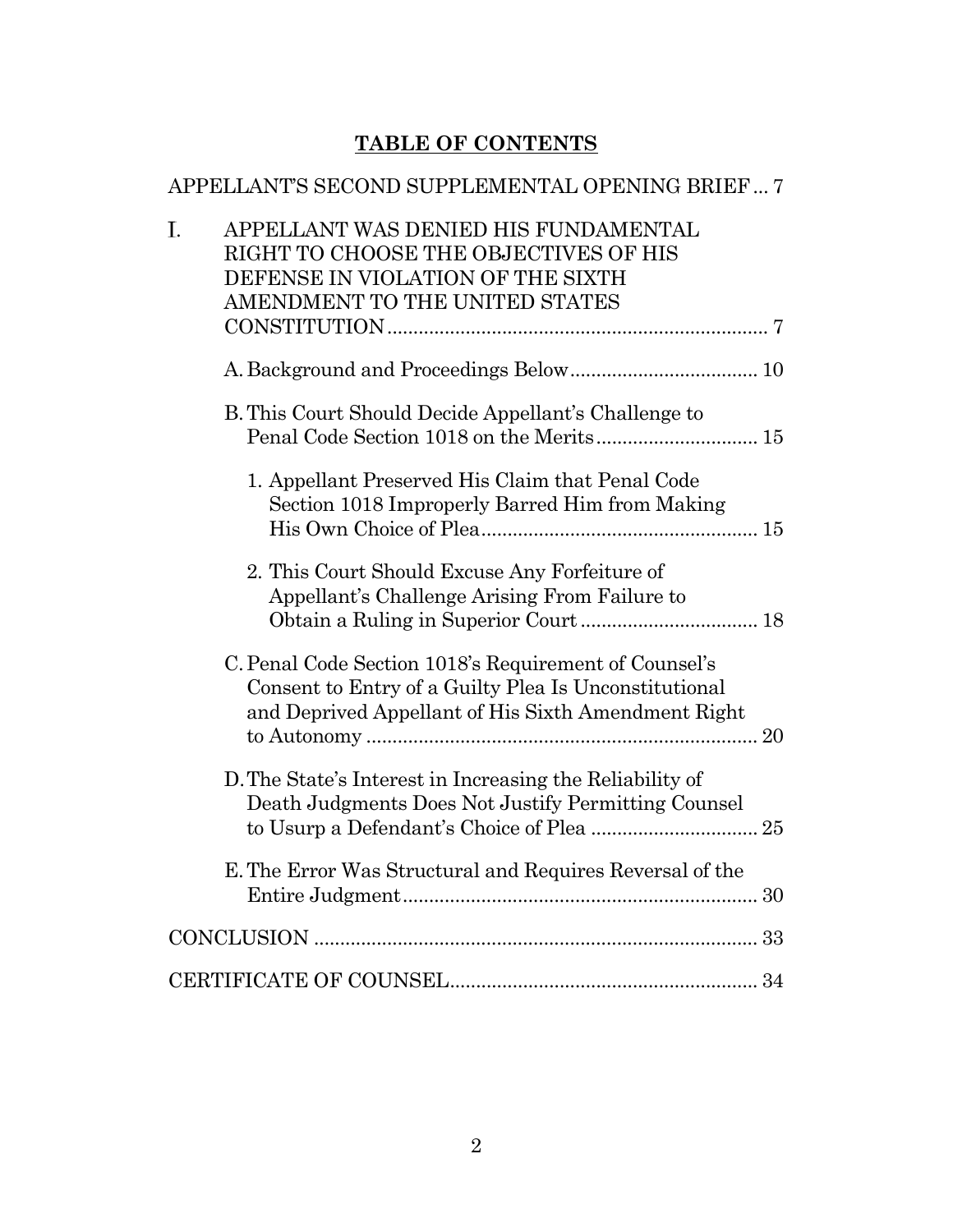# **TABLE OF AUTHORITIES**

## **Federal Cases**

| Boykin v. Alabama               |
|---------------------------------|
| Brady v. United States          |
| <i>Evitts v. Lucey</i>          |
| Faretta v. California           |
| Florida v. Nixon                |
| Godinez v. Moran                |
| Jones v. Barnes                 |
| Lafler v. Cooper                |
| McCoy v. Louisiana              |
| Missouri v. Frye                |
| North Carolina v. Alford        |
| Rinaldi v. Yeager               |
| United States v. Gonzalez-Lopez |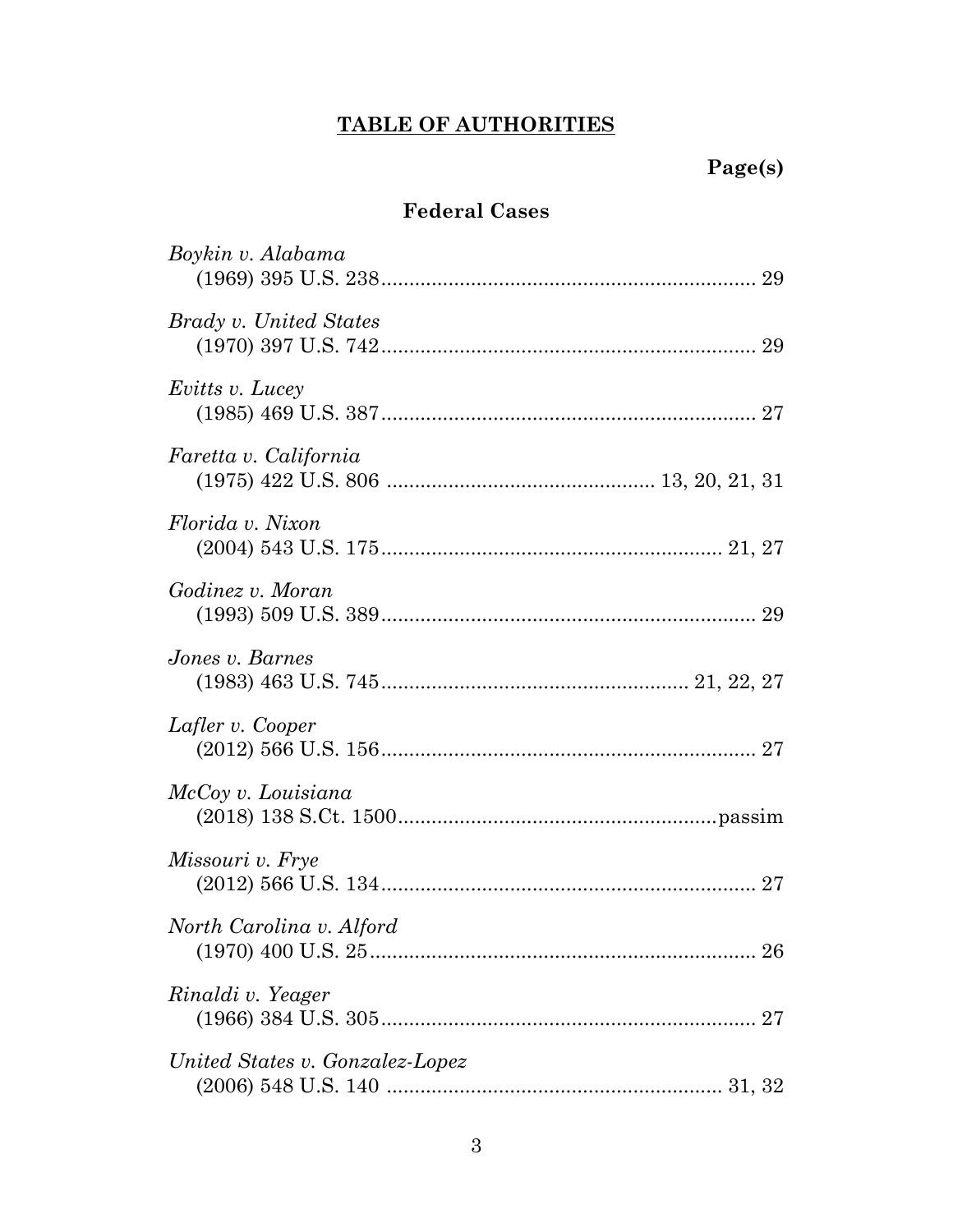| Weaver v. Massachusetts                                                 |
|-------------------------------------------------------------------------|
| <b>State Cases</b>                                                      |
| Hale v. Morgan                                                          |
| In re Williams                                                          |
| People v. Amezcua and Flores                                            |
| People v. Chadd                                                         |
| People v. Chism                                                         |
| People v. Collins                                                       |
| People v. Cooper                                                        |
| People v. Frederickson<br>(Feb. 3, 2020, S067392) _ Cal.5th _, [2020 WL |
| People v. Gutierrez                                                     |
| People v. Hines                                                         |
| People v. Mai                                                           |
| People v. Marchand                                                      |
| People v. Marsden                                                       |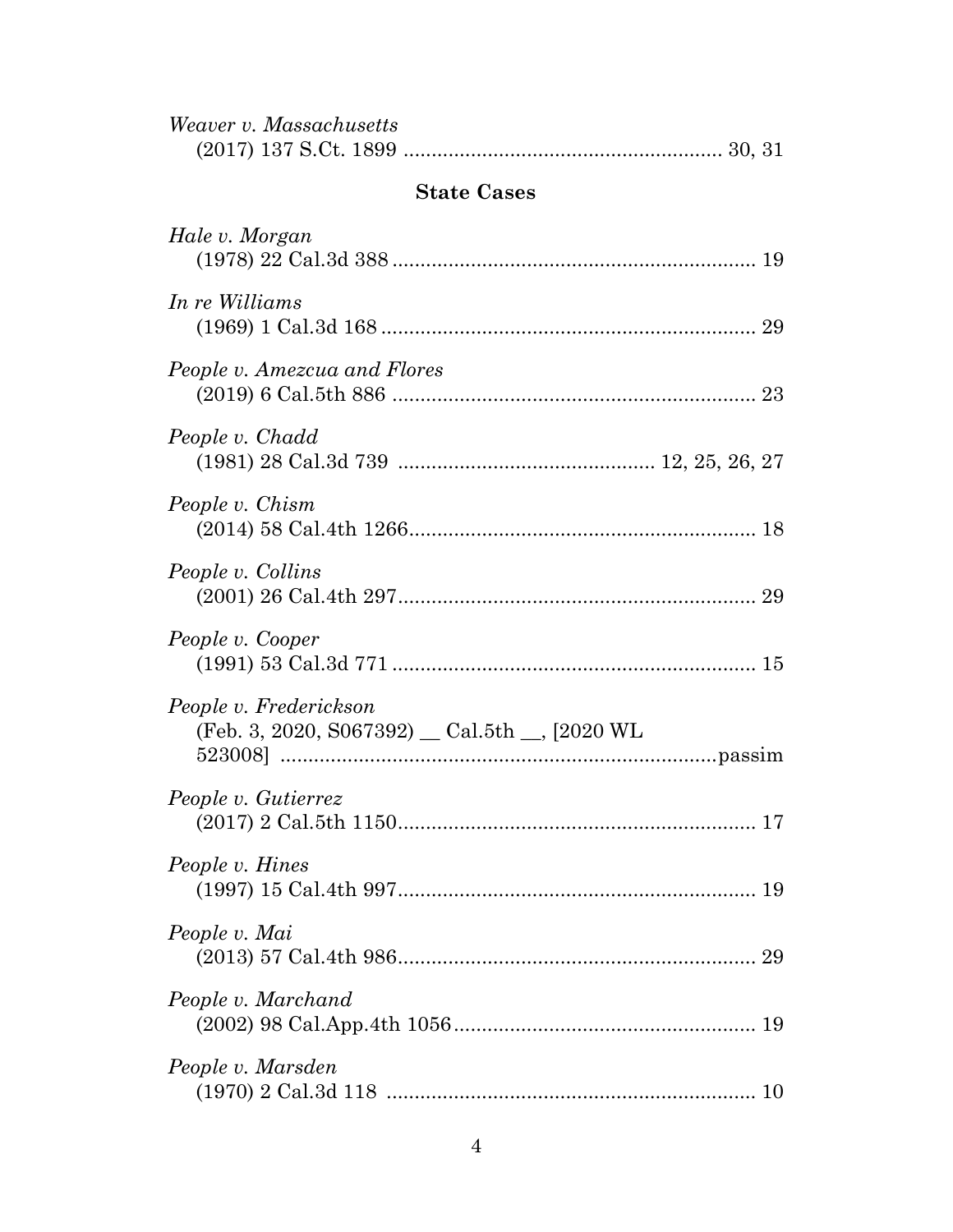| People v. Massie                |  |
|---------------------------------|--|
| People v. Miracle               |  |
| People v. Rices                 |  |
| People v. Seumanu               |  |
| People v. Welch                 |  |
| Snukal v. Flightways Mfg., Inc. |  |

## **State Statutes**

| Pen. Code |  |
|-----------|--|
|           |  |
|           |  |

## **Constitutional Provisions**

| U.S. Const. |  |
|-------------|--|
|             |  |
|             |  |
|             |  |
|             |  |

## **Court Rules**

|--|--|

## **Other Authorities**

| Bonnie, The Dignity of the Condemned (1988) 74 Va.                                                         |  |
|------------------------------------------------------------------------------------------------------------|--|
|                                                                                                            |  |
| Fisher, Judicial Suicide or Constitutional Autonomy?<br>A Capital Defendant's Right to Plead Guilty (2001) |  |
|                                                                                                            |  |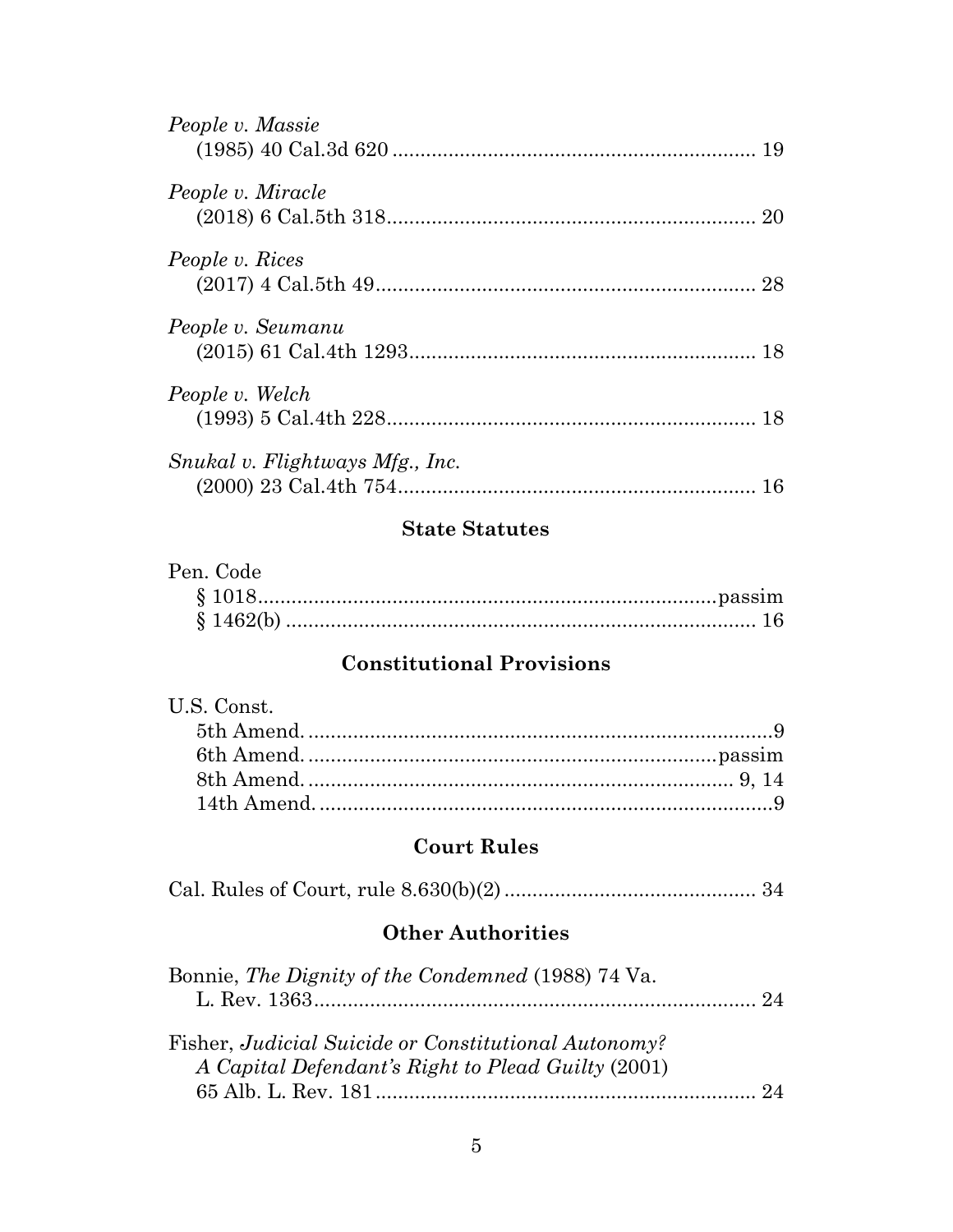| Kostik, If I Have to Fight for My Life—Shouldn't I |  |
|----------------------------------------------------|--|
| Get to Choose My Own Strategy? An Argument to      |  |
| Overturn the Uniform Code of Military Justice's    |  |
| Ban on Guilty Pleas in Capital Cases (2014) 220    |  |
|                                                    |  |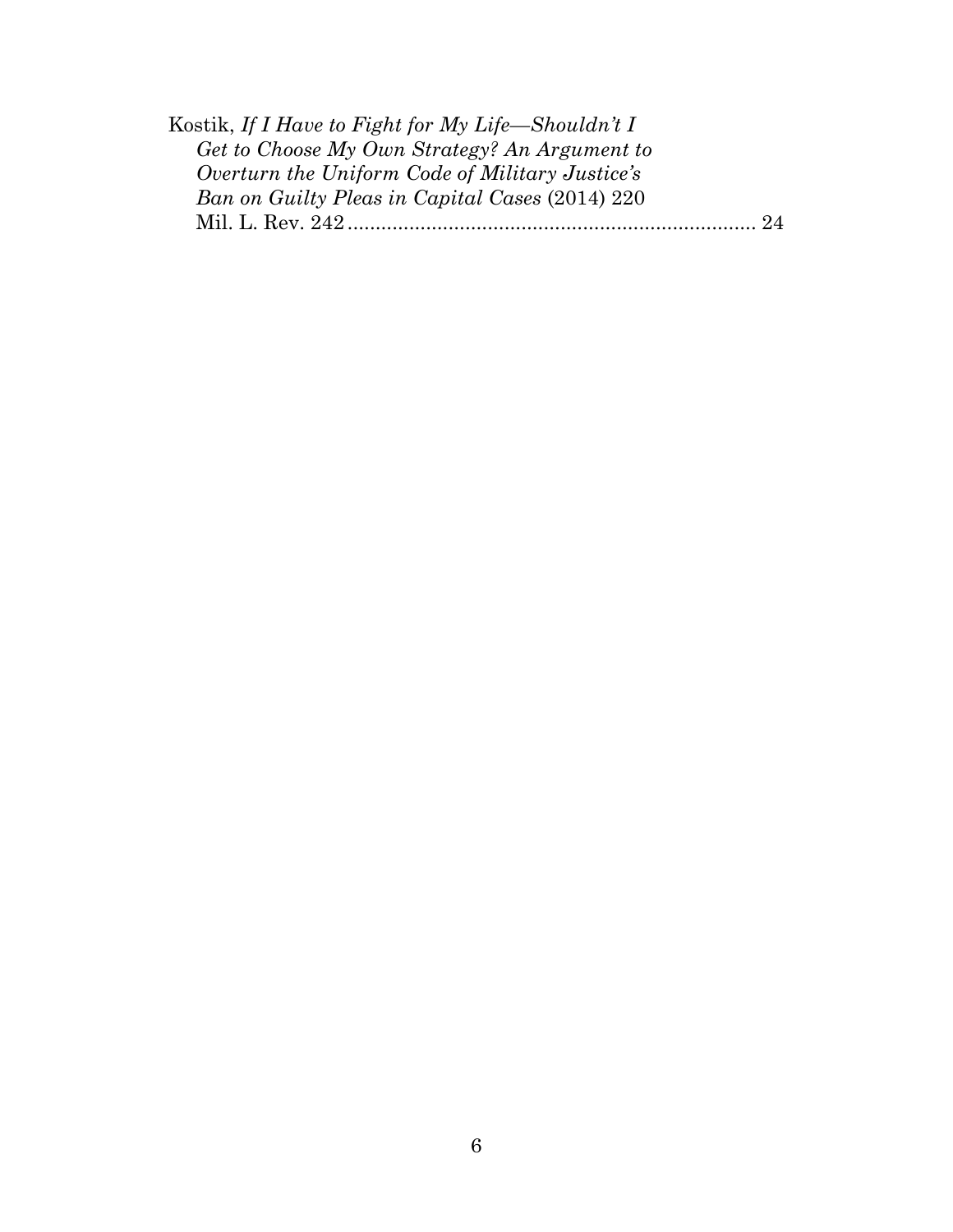#### IN THE SUPREME COURT OF THE STATE OF CALIFORNIA

PEOPLE OF THE STATE OF CALIFORNIA, No. S051968

Plaintiff and Respondent,

v.

VALDAMIR FRED MORELOS,

Defendant and Appellant.

(Santa Clara Superior Court No. SC169362)

Death Penalty Case

#### <span id="page-6-0"></span>**APPELLANT'S SECOND SUPPLEMENTAL OPENING BRIEF**

**.**

## <span id="page-6-1"></span>**APPELLANT WAS DENIED HIS FUNDAMENTAL RIGHT TO CHOOSE THE OBJECTIVES OF HIS DEFENSE IN VIOLATION OF THE SIXTH AMENDMENT TO THE UNITED STATES CONSTITUTION**

Appellant was deprived of his right to choose the objectives of his own defense when he was denied the right to plead guilty because his counsel would not consent to such a plea. In *McCoy v. Louisiana* (2018) 138 S.Ct. 1500 (*McCoy*), the U.S. Supreme Court recently held that the Sixth Amendment demands that with individual liberty – and, in capital cases, life – at stake, it is the defendant's prerogative, not counsel's, to decide on the objective of his defense. (*Id.* at p. 1505). "[W] hether to plead guilty" is among the fundamental decisions about the objective of the defense that is "reserved for the client" and that cannot be overruled by his attorney. (*Id*. at p. 1508.) Appellant wished to plead guilty in this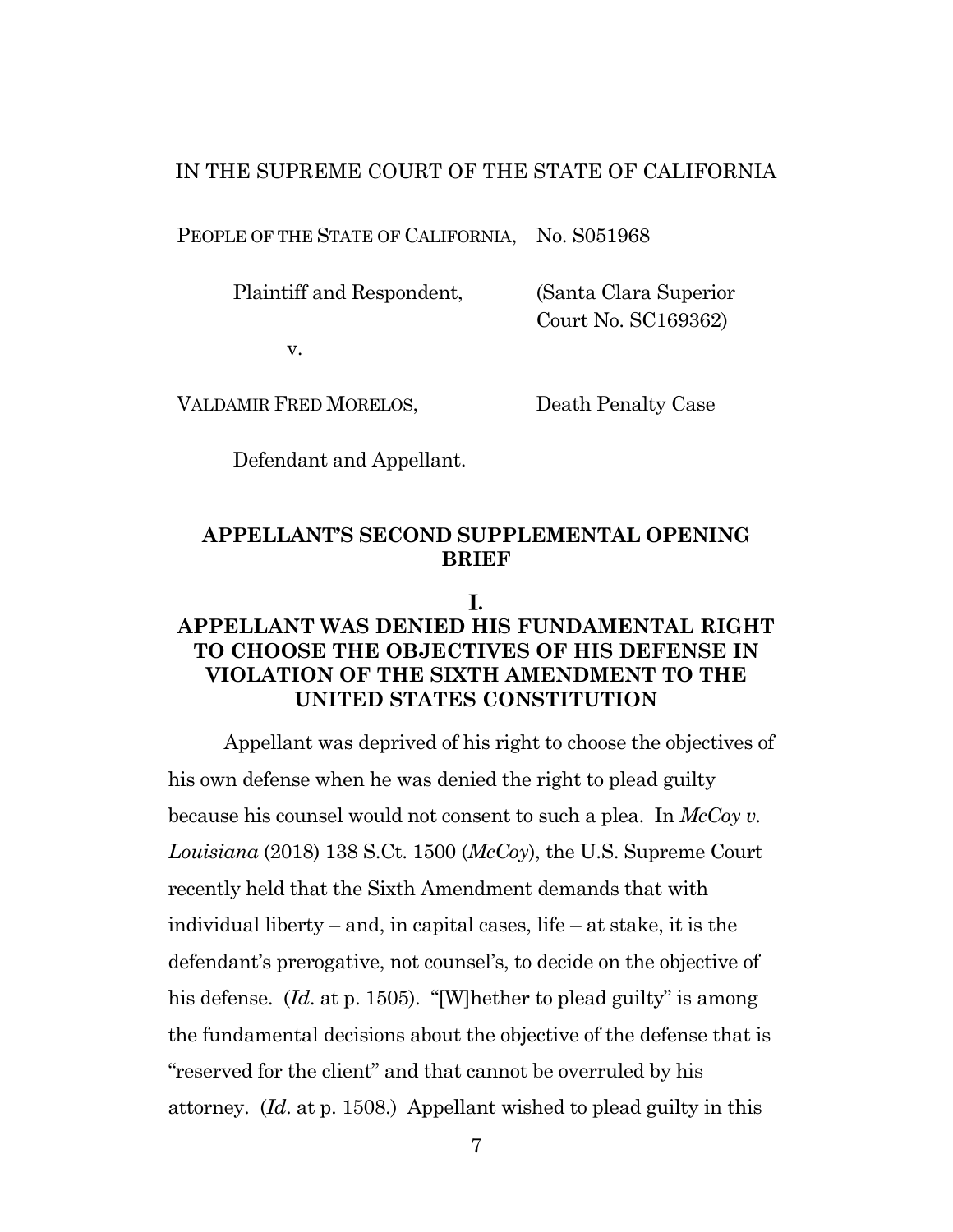capital trial, but his counsel was permitted to usurp control of appellant's prerogative to choose his plea.

Appellant made clear from the time he was arrested that he wanted to plead guilty. He attempted to plead guilty but his counsel would not consent. The court ruled, applying Penal Code section 101[81](#page-7-0), that it could not accept a guilty plea from appellant without the consent of his counsel.[2](#page-7-1) Appellant then discharged counsel and was permitted to represent himself. He again attempted to plead guilty but was informed that a self-represented capital defendant cannot enter a guilty plea. When his request for advisory counsel was denied, appellant proceeded without counsel of any kind throughout both the guilt and penalty phases of his trial. After offthe-record consultations with the prosecutor, appellant waived his right to a jury at both phases of his trial. He presented no evidence or argument at the guilt phase other than his own testimony. At the penalty phase, he once again testified, but presented no argument and no mitigation evidence.[3](#page-7-2)

<span id="page-7-0"></span><sup>&</sup>lt;sup>1</sup> All statutory references are to the Penal Code unless stated otherwise.

<span id="page-7-1"></span><sup>2</sup> Penal Code section 1018 provides in part: "No plea of guilty of a felony for which the maximum punishment is death, or life imprisonment without the possibility of parole, shall be received from a defendant who does not appear with counsel, nor shall that plea be received without the consent of defendant's counsel."

<span id="page-7-2"></span><sup>3</sup> Appellant has previously detailed and challenged the many other ways in which his trial did not comport with the standards of the United States and California Constitutions, including the erroneous denial of his request for advisory counsel (see Argument I, AOB 34-46 and Reply 3-15); the invalid waiver of his right to a jury at the guilt, special circumstances, and penalty phases of his trial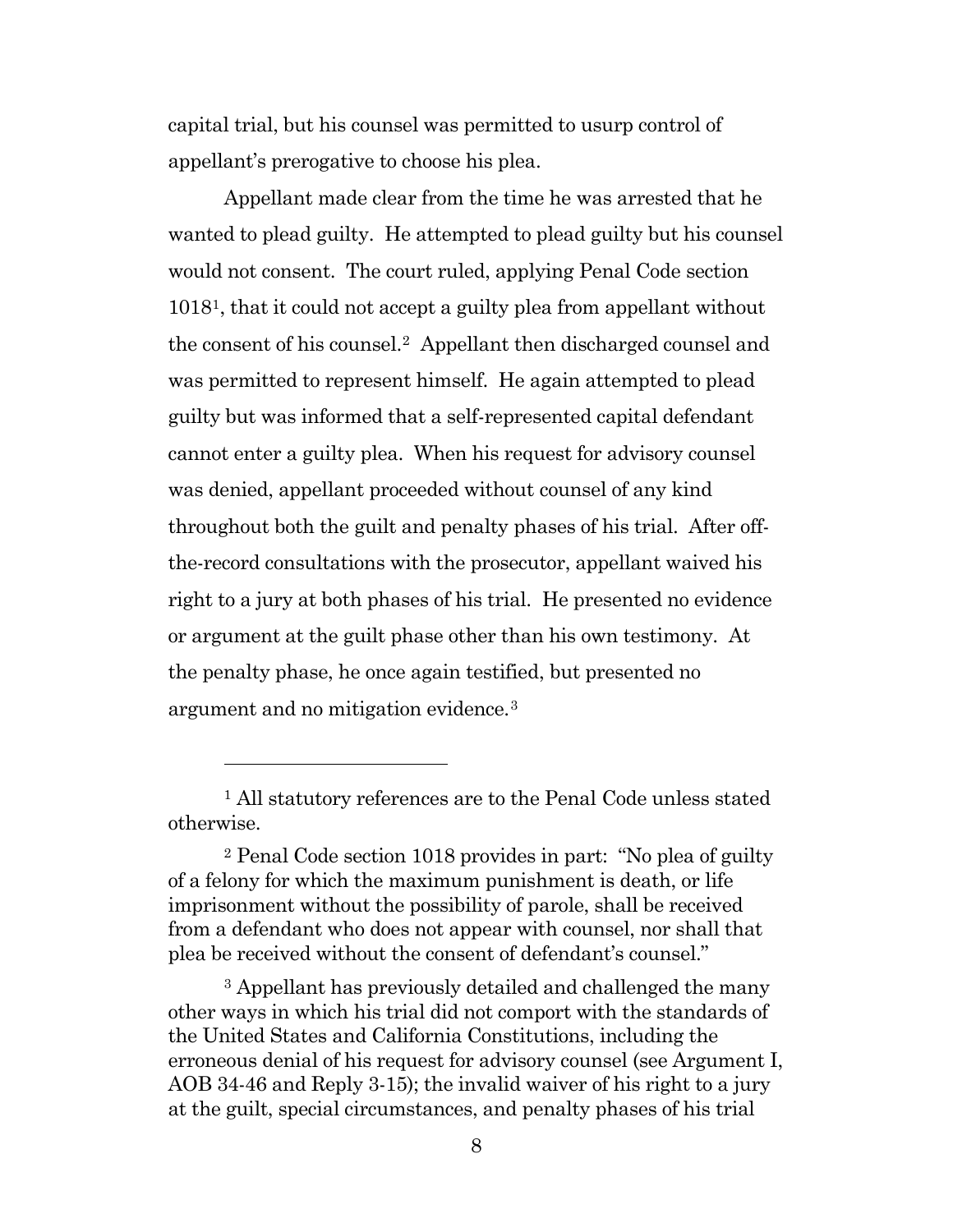Penal Code section 1018's requirement of counsel's consent to a guilty plea in a capital case is, under *McCoy*, unconstitutional on its face and its application to appellant deprived him of his right to choose his plea under the Sixth Amendment. The violation of appellant's rights was "structural," and was "complete when the court allowed counsel to usurp control of an issue within [appellant's] sole prerogative." (*McCoy*, *supra*, 138 S.Ct. at p. 1511.) This Court must therefore reverse the judgment in its entirety.

<sup>(</sup>Supp. AOB 5-14; Supp. Reply 4-8); the breakdown in the adversary system that led to a trial that was inconsistent with due process (Argument III, AOB 73-114, Reply 21-38); and that the trial was fundamentally unfair and led to verdicts that were unreliable under the Eighth Amendment (Argument IV, AOB 114-120, Reply 39-67). In Argument II of his Opening Brief, appellant contends that his conviction must be reversed because he was permitted to enter a "slow plea" in violation of Penal Code section 1018's bar on guilty pleas in capital cases without the consent of counsel. (Argument II, AOB 47-62.) Appellant argues *infra*, that the high court's subsequent decision in *McCoy* has made clear that the consent requirement in section 1018 is invalid, and that this Court's prior decisions upholding the consent requirement must be reconsidered. If this Court does not invalidate the consent requirement in Penal Code section 1018, however, appellant maintains that the "slow plea" that occurred in this case violated section 1018's prohibition on accepting guilty pleas in capital cases "without the consent of counsel." Regardless of whether Penal Code section 1018 remains valid, the conduct of appellant's trial after he was barred from pleading guilty was inconsistent with the Fifth, Sixth, Eighth, and Fourteenth Amendments to the United States Constitution as set out in Arguments II, III, and IV in appellant's opening brief and in his first supplemental opening brief.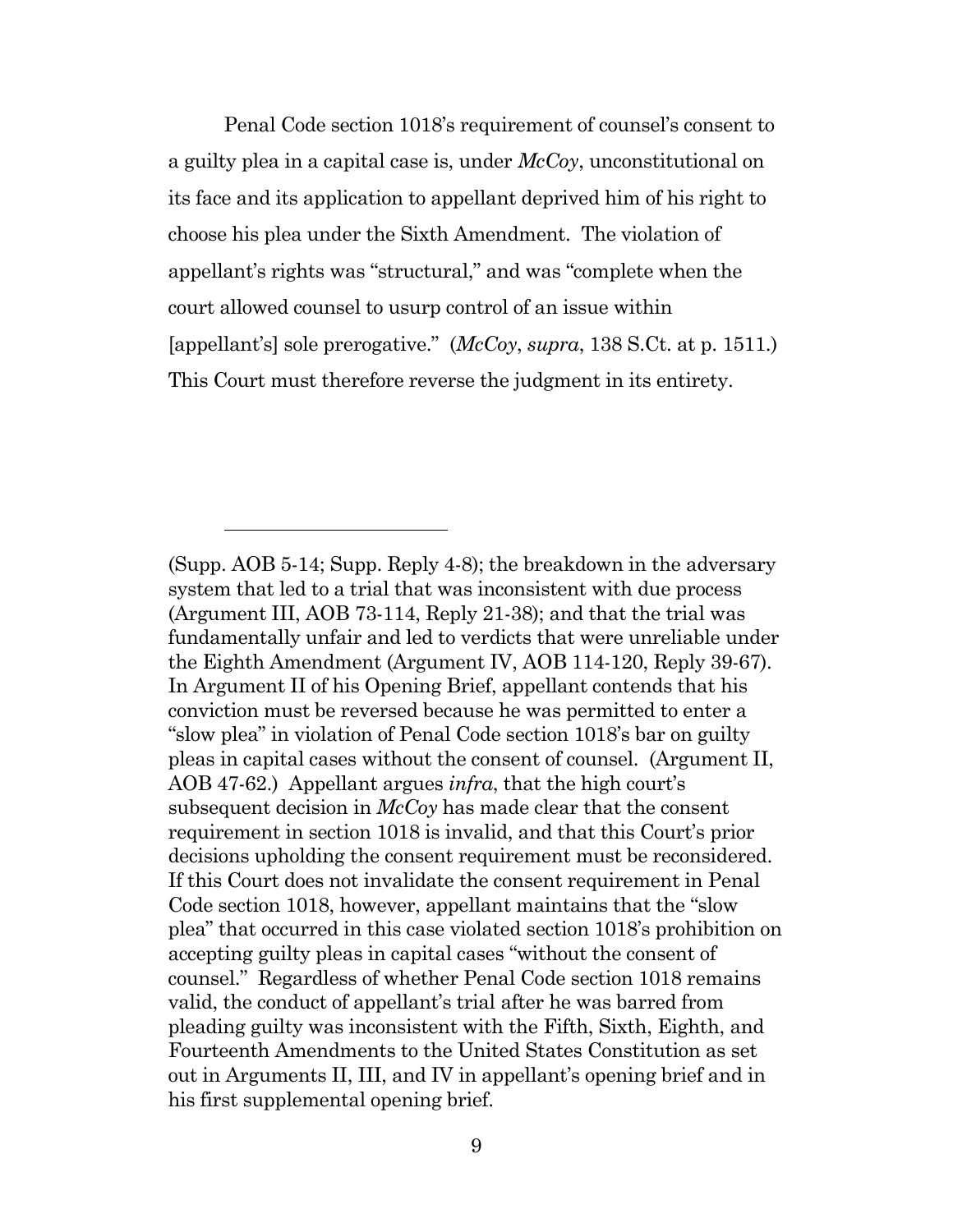#### <span id="page-9-0"></span>**A. Background and Proceedings Below**

Appellant was charged in 1992 with one count of first degree murder along with three special circumstances.  $(2 \text{ CT } 344-346.)$ From the time he was arrested, appellant stated his desire to enter a guilty plea. Appellant was taken into custody on October 20, 1992 and immediately admitted the crime, led officers to the victim's body, and gave two detailed confessions to police interrogators. (1 RT 163-165, 187-189, 195-198, 202-203, 251-252[4;](#page-9-1) see also 2 SCT 1- 251 [Ex. 11A, 11B, 12AA, 12BB, 12CC].) During interrogation, appellant told the officers: "I'm gonna plead guilty[.]" (Ex. 12AA, 2 SCT 158.)

The Santa Clara County Public Defender's Office was appointed to represent appellant on October 23, 1992. (1 SCT 101; 4 SCT 160.) On February 22, 1993, the municipal court held a closed hearing to consider appellant's first motion to substitute counsel pursuant to *People v. Marsden* (1970) 2 Cal.3d 118 (*Marsden*). (1 SCT 114, 116.) The court denied the *Marsden* motion. (1 SCT 116.) A second *Marsden* hearing was held on June 14, 1993, after which the court deferred ruling on the motion in light of defense counsel's pending request to suspend proceedings for a determination of appellant's competency. (1 SCT 121-122; 4 SCT 165; 7/6/93 RT 7-8; 8/23/93 RT 3-4.)

<span id="page-9-1"></span><sup>4</sup> "CT" refers to the Clerk's Transcript, preceded by volume number. "SCT" refers to the supplemental Clerk's Transcript. "RT" refers to the superior court Reporter's Transcript as originally filed, preceded by the volume number. Other shorter transcripts that are not part of a Reporter's Transcript volume are referred to by the date of the proceeding, followed by the page number.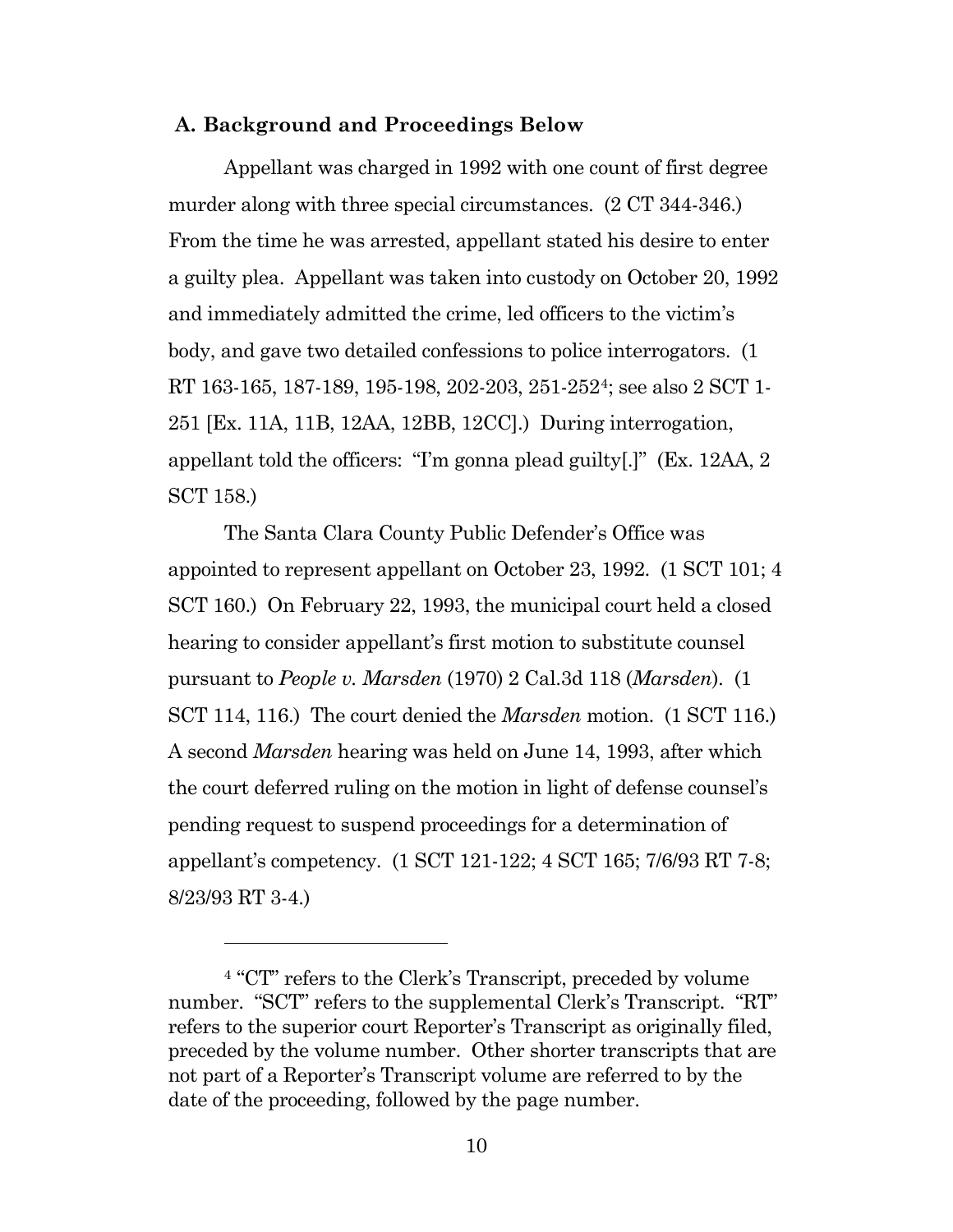On July 6, 1993, appellant asked the trial court for "pro per status" to get more access to the law library to research "pleading guilty." (7/6/1993 RT 7.) Appellant noted that he had already talked to the court about this issue several weeks earlier. (7/6/1993 RT 7.) The court denied the request in light of the then-pending competency proceedings. (*Ibid.*) Appellant insisted that he would be found competent, fire his attorney, and plead guilty. (7/6/93 RT 8.)

After appellant was found to be competent to stand trial (1 SCT 137; 9/22/93 RT 1-2), he withdrew his *Marsden* motion (1 SCT 138; 10/4/93 RT 2-3). Appellant, through his counsel Mary Yale Fukai, reported to the municipal court that it was appellant's "desire to enter a plea of guilty to the charges, and to proceed to the penalty phase." (10/4/93 RT 3.) Fukai informed the court that she had made clear to appellant that California law barred him from pleading guilty without her consent:

I've explained to him that under California law, he cannot represent himself and plead guilty in a death penalty eligible case and he cannot plead guilty without – with counsel – without counsel's concurrence. And I've explained to him that I believe that my ethical obligation as his attorney requires that I object to and not concur in any change of plea in this matter.

. . .

My understanding under 1018 of the Penal Code is that someone charged in a capital case cannot plead guilty without counsel and if they chose to plead guilty, counsel were prepared to concur in that, that that would be possible, but I think our conflict comes down to that I refuse to agree to Mr. Morelos proceeding in that fashion.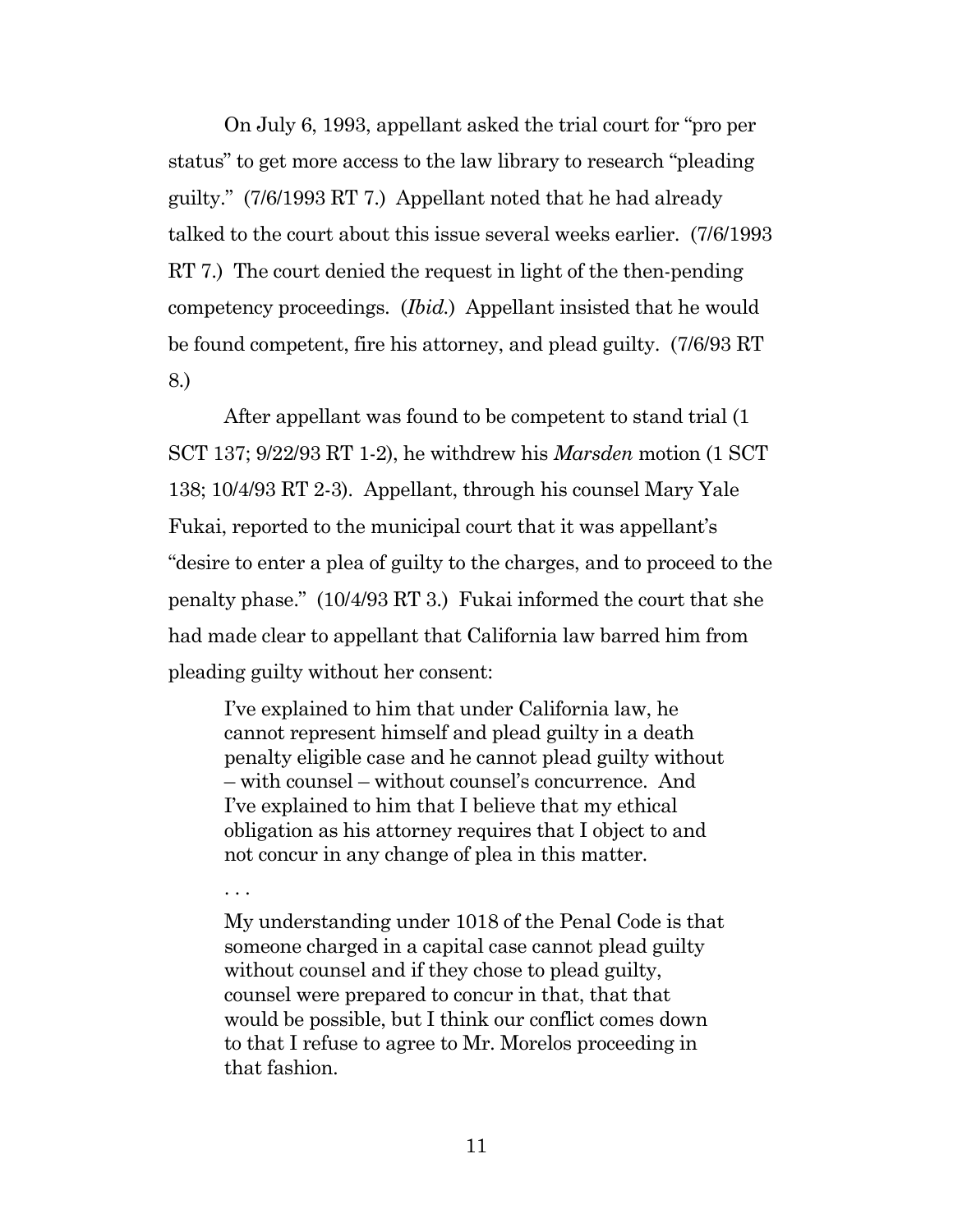(10/4/93 RT 3-4.) The court requested briefing on whether Penal Code section 1018 barred appellant from pleading guilty without the consent of counsel. (10/4/93 RT 4-5.)

Defense counsel argued that under Penal Code section 1018 and *People v. Chadd* (1981) 28 Cal.3d 739 (*Chadd*) a trial court cannot accept a defendant's plea of guilty to a charged capital offense unless he is represented by, and has the consent of, counsel. (1 SCT 139-141; 10/4/93 RT 4.) The prosecution agreed. (10/27/93 RT 3.) Appellant submitted his own "points and authorities" to the court opposing his counsel's position. (1 SCT 143-149.) Appellant explained that he was "looking for a way to plead guilty, or get an attorney who will consent." (1 SCT 147.) He emphasized that the choice should "lay in the hands of the accused being that he is in front of the court  $\dots$ ." (1 SCT 144.) The court ruled that under section 1018 and *Chadd*, appellant could not plead guilty to the charges without his counsel's consent. (10/27/93 RT 3-4.)

A preliminary hearing was then held, and on December 16, 1993 appellant was held to answer on all charges in the superior court. (1 CT 3; 2 CT 336, 342.) On December 27, 1993, appellant, who was still represented by Fukai, waived arraignment, entered a plea of not guilty, and denied the prior conviction allegations. (2 CT 355; 12/27/93 RT 1.)

On May 18, 1994, Fukai was replaced as counsel of record by another public defender, John Aaron, who was himself subsequently replaced by public defender Francis Cavagnaro. (2 CT 360; 5/18/94 RT 1; 2 CT 388-392.) On July 5, 1995, Cavagnaro informed the superior court that appellant intended to move to discharge counsel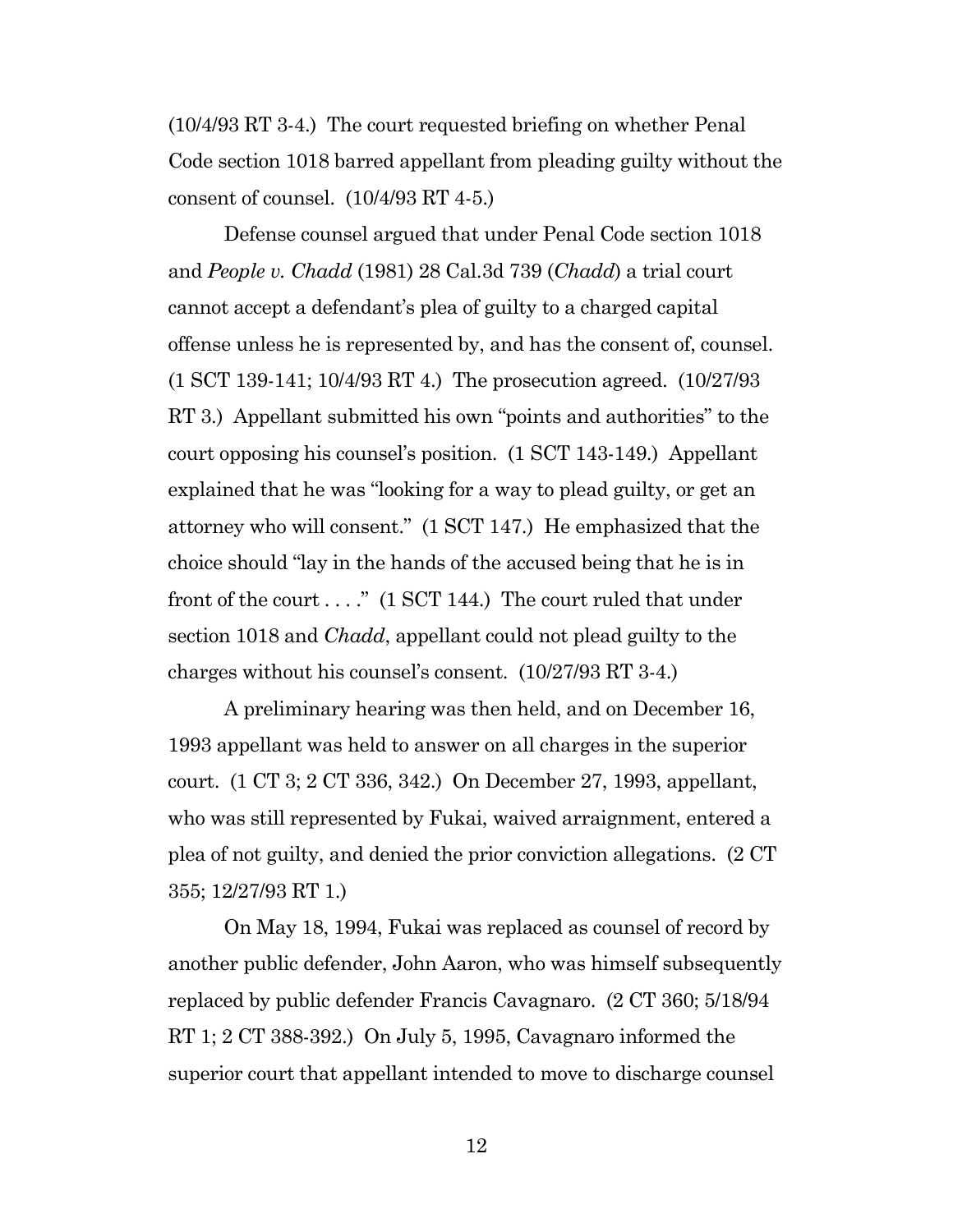and represent himself.<sup>[5](#page-12-0)</sup> (7/5/95 RT 2-3.) On July 19, 1995, the court granted appellant's request to represent himself pursuant to *Faretta v. California* (1975) 422 U.S. 806 (*Faretta*). (2 CT 404-409; 7/19/95 RT 3-14.)

Approximately one week later, appellant called the prosecutor and informed him that he wanted to plead guilty. (7/27/95 RT 29.) The prosecutor reported to the court that he did not "feel comfortable proceeding with a guilty plea" from appellant because the law "bar[s] a capital defendant  $\dots$  – even a capital defendant that represents himself under a *Faretta* waiver" from pleading guilty. (7/27/95 RT 29.) The prosecutor announced the same day that both parties wished to waive a jury for both phases of trial, but the superior court, Judge John T. Ball, refused to accept a waiver for the penalty phase. (7/27/95 RT 30-31.) A judge was then found who would accept a jury waiver for both phases of trial, and that judge was assigned to the case. (2 CT 427; 8/9/95 RT 46 [Judge Ball stating that he understands Judge Creed is the only judge willing to accept both a guilt and penalty phase jury trial waiver].) Appellant then waived his right to a jury at both phases of his trial.<sup>6</sup>  $(2 \text{ CT})$ 427, 3 CT 528-530, 552-553; 8/11/95 RT 48-50; 1 RT 1-2, 2 RT 329.)

<span id="page-12-0"></span><sup>5</sup> During his testimony at the penalty phase, appellant stated that he had found Cavagnaro "very competent" but that Cavagnaro would not allow him to plead guilty. (2 RT 510.)

<span id="page-12-1"></span><sup>6</sup> (See Supp. AOB 5-14, Supp. Reply 4-8 [arguing that reversal is required because appellant did not make a valid waiver of his right to a jury trial at the guilt, special circumstances, or penalty phases of his trial].)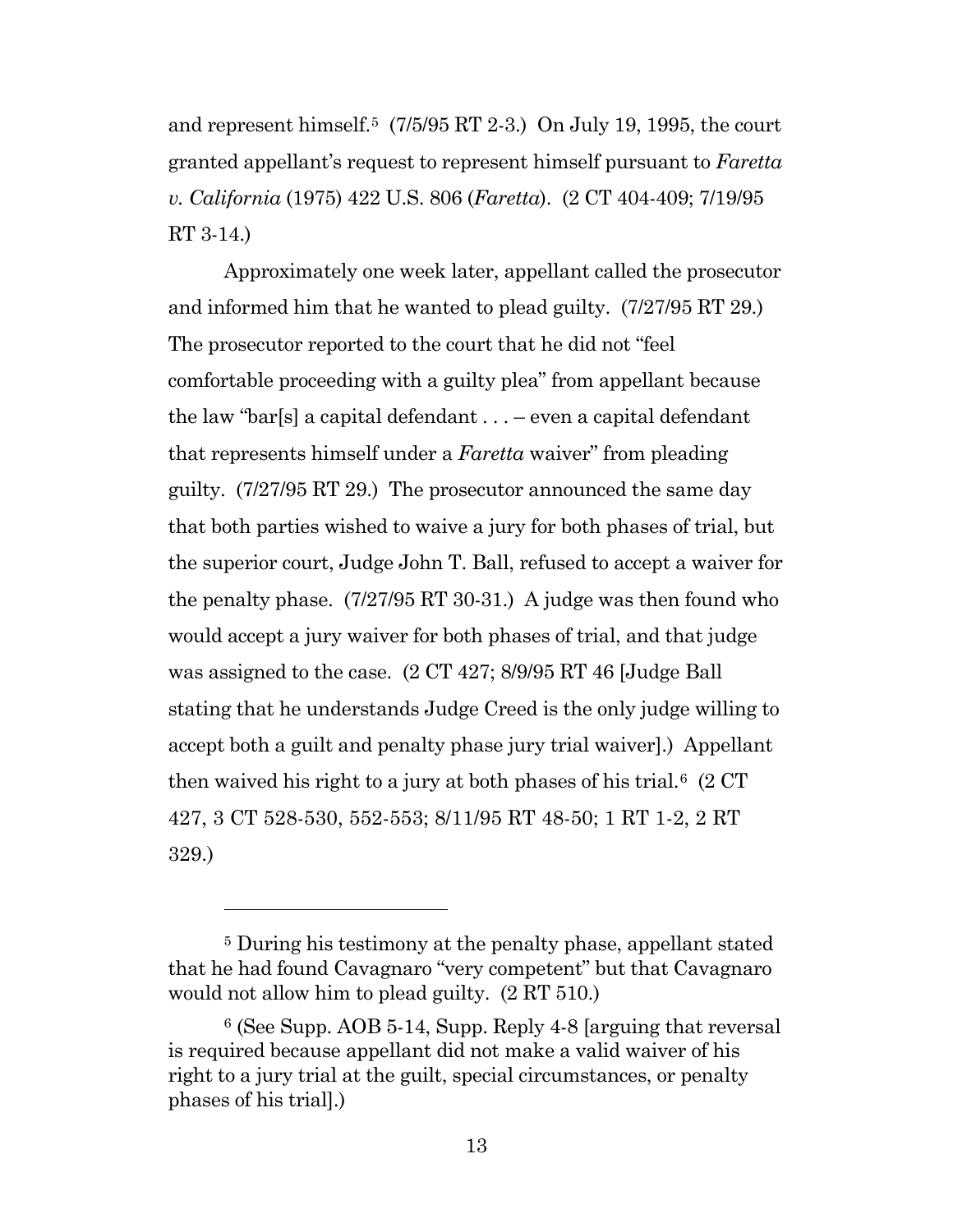On December 20, 1995, appellant requested advisory counsel. (12/20/95 RT 3-6.) The court denied his request.[7](#page-13-0) (*Ibid*.)At the guilt phase of his trial, appellant waived opening statement and cross-examination of all of the prosecution's witnesses. (3 CT 528; 1 RT 23; 1 RT 76, 105, 128, 150, 169, 173, 186, 251, 260.) Prior to appellant's testimony, the prosecutor and appellant agreed on a "line of questioning" that would cover "issues not already covered," including facts supporting the torture special circumstance. (2 RT 269.)

At the penalty phase, appellant again waived opening statement. He recalled one prosecution witness, eliciting additional aggravating evidence, and presented no mitigating evidence.[8](#page-13-1) (2 RT 329, 454-456.) Appellant took the stand and reiterated that he had wished to plead guilty since before the preliminary hearing, but his counsel would not consent. (2 RT 510-511.)

//

//

<span id="page-13-0"></span><sup>7</sup> (See AOB 34-46, Reply 3-15 [arguing that reversal is required because the trial court erred in denying appellant's request for advisory counsel].)

<span id="page-13-1"></span><sup>8</sup> (See AOB 73-121, Reply 21-68 [arguing that the complete breakdown in the adversary process at appellant's trial violated due process and that the trial was lacking in fundamental fairness and reliability under the Eighth Amendment].)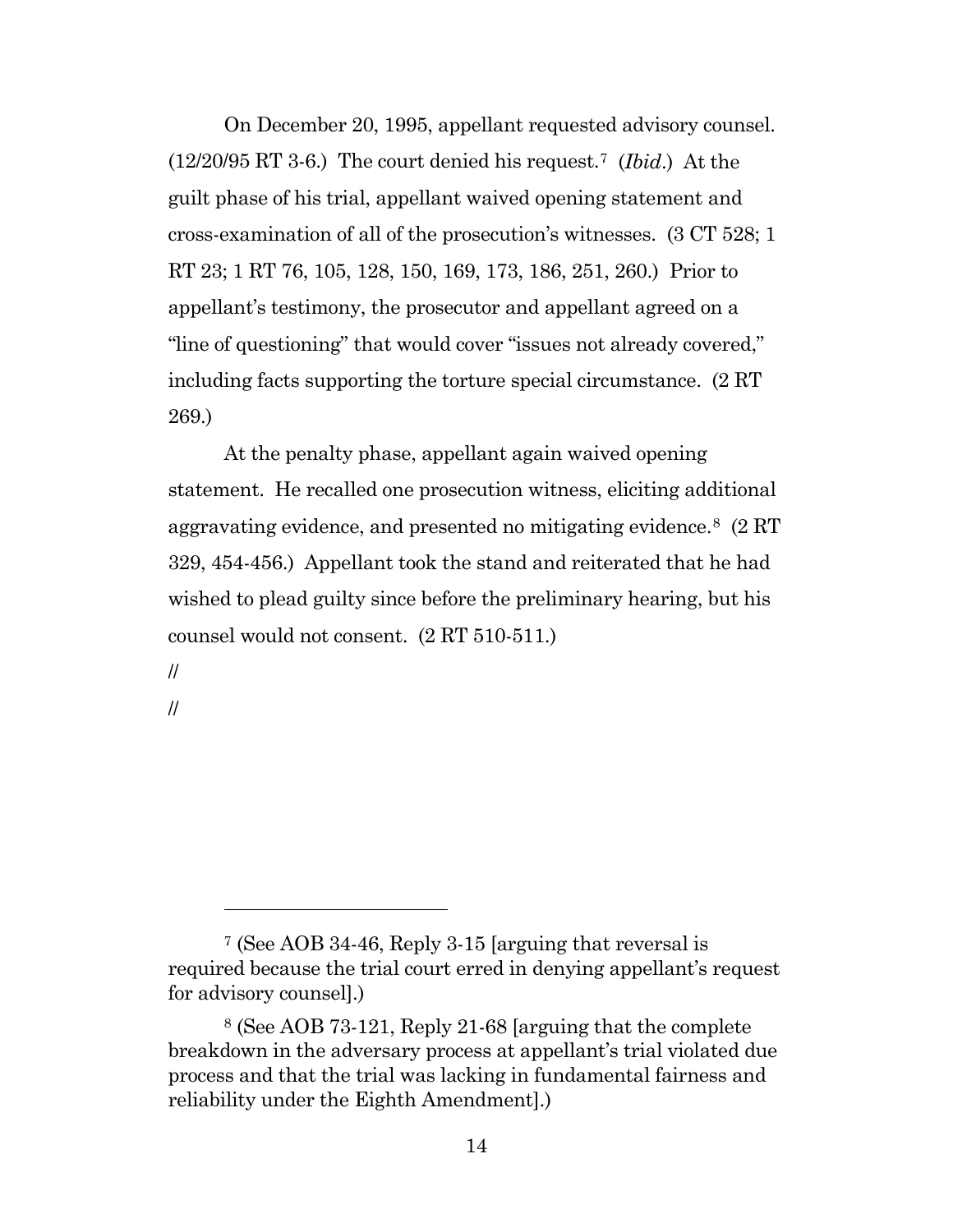#### <span id="page-14-0"></span>**B. This Court Should Decide Appellant's Challenge to Penal Code Section 1018 on the Merits**

#### <span id="page-14-1"></span>**1. Appellant Preserved His Claim that Penal Code Section 1018 Improperly Barred Him from Making His Own Choice of Plea**

Appellant obtained a ruling on the claim he now raises: that he should not have been barred from pleading guilty without the consent of his counsel. Appellant repeatedly informed the municipal court that he wished to plead guilty. (7/6/93 RT 7-8; 10/4/93 RT 3.) Appellant argued to the municipal court that he should be permitted to plead guilty without the consent of his counsel, while his attorney argued that Penal Code section 1018 barred him from pleading guilty. (1 SCT 139-149.) The municipal court, having read the submissions of appellant and his counsel and "reviewed Penal Code section 1018," agreed with appellant's counsel. (10/27/93 RT 3.) The court ruled that:

. . . Mr. Morelos will not be able to enter a plea of guilty to the charges in light of the nature and the kinds of charges he's here for without the consent of [counsel]. It's clear from our previous discussions she would not consent to entry of such a plea.

(10/27/93 RT 3-4.) Appellant's claim is thus preserved, and this Court should review it on the merits. (See *People v. Cooper* (1991) 53 Cal.3d 771, 812 [holding claim adequately preserved when hearing was held in response to defendant's motion and court's ruling covered all matters disputed on appeal].)

This Court's recent decision in *People v. Frederickson* (Feb. 3, 2020, S067392) \_\_ Cal.5th \_\_ [2020 WL 523008] (*Frederickson*) is not to the contrary. In *Frederickson*, this Court concluded that an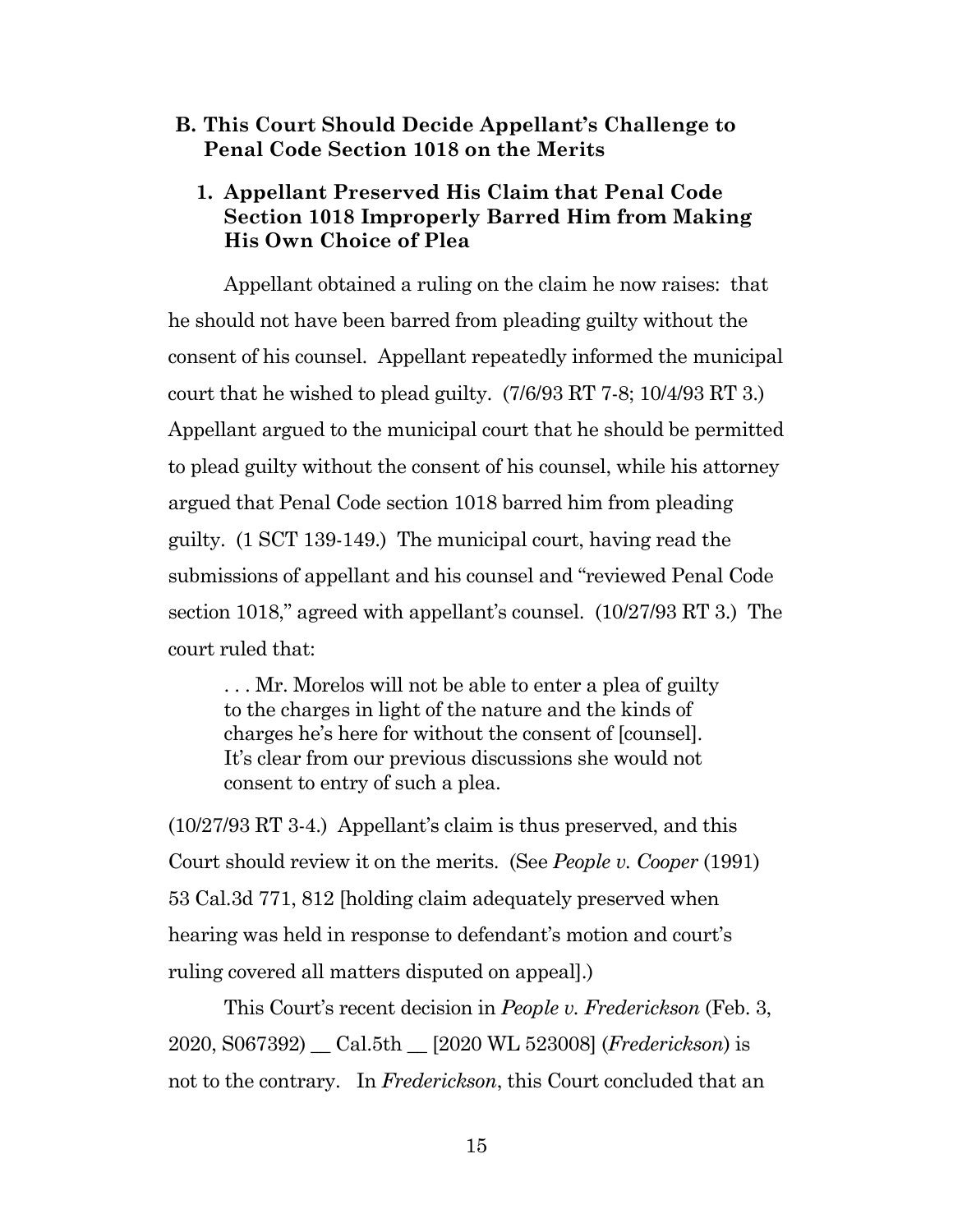unrepresented defendant who attempted to plead guilty in municipal court prior to the preliminary hearing had not preserved his challenge to Penal Code section 1018 because his "attempts to plead guilty . . . were all rejected for procedural reasons unrelated to section 1018."[9](#page-15-0) (*Id*. at p. \*19.) At the time of both the trial in *Frederickson* and appellant's trial the municipal court was not authorized to receive a plea of guilty in a capital case.[10](#page-15-1) (*Id*. at p. \*18.) According to this Court, a capital defendant who wished to plead guilty could do so by entering a guilty plea in superior court after the preliminary hearing was either conducted or waived in municipal court. (*Id.* at p. \*19.) This Court held that when the unrepresented defendant in *Frederickson* attempted to plead guilty, the municipal court did not rule that Penal Code section 1018 barred the defendant from pleading guilty. (*Id.* at p. \*21.) Instead, the municipal court "clearly relied on the People's right to a preliminary hearing, not section 1018, in rebuffing defendant's

<span id="page-15-0"></span><sup>9</sup> The defendant in *Frederickson* was unrepresented in municipal court when he attempted to plead guilty. Appellant attempted to plead guilty while represented by counsel and challenges section 1018's requirement that he obtain counsel's consent to his guilty plea.

<span id="page-15-1"></span><sup>10</sup> The proceedings in appellant's case took place before unification of the superior and municipal courts began in 1998. (See generally *Snukal v. Flightways Mfg., Inc.* (2000) 23 Cal.4th 754, 763, fn. 2.) At the time of appellant's trial, former California Penal Code section 1462, subdivision (b) provided that "[e]ach municipal and justice court shall have jurisdiction in all noncapital criminal cases to receive a plea of guilty or nolo contendere, appoint a time for pronouncing judgment under Section 859a, pronounce judgment, and refer the case to the probation officer if eligible for probation."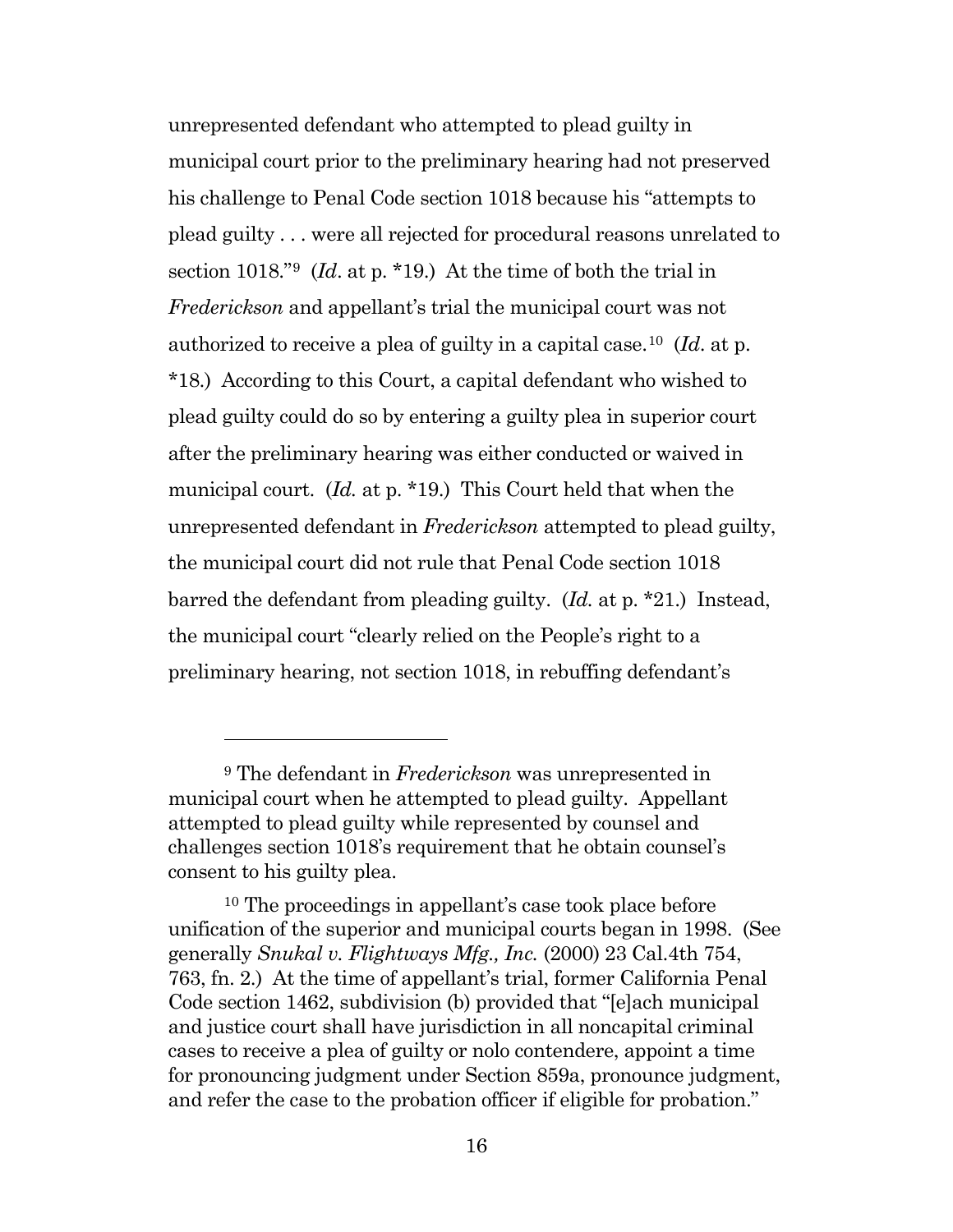request to plead guilty," and he had therefore not preserved his claim. (*Id*. at p. \*21, fn.11; *cf. People v. Gutierrez* (2017) 2 Cal.5th 1150, 1156 ["Even assuming that defendants properly made a motion . . . the issue is not preserved for appeal because counsel did not obtain a ruling from the trial court"].)

By contrast, the municipal court in appellant's case clearly relied on Penal Code section 1018's consent requirement in holding that appellant would not be able to plead guilty. (10/4/93 RT 4-5 [requesting briefing on section 1018]; 10/27/93 RT 3-4 [holding that in light of section 1018 and *Chadd*, appellant will not be able to plead guilty without counsel's consent].) Neither the municipal court nor either counsel suggested at any time that there was any bar to appellant's desire to plead guilty other than section 1018, and neither suggested that the request for a ruling on section 1018 was premature. Appellant and his counsel sought a ruling on the effect of the consent requirement, and the municipal court ruled on the effect of the consent requirement.

Appellant needed to do no more to preserve the issue for review. In *Frederickson*, this Court held that the defendant "needed to request to plead guilty in the superior court and ask that court to make a ruling based on section 1018" to preserve it for appeal. (*Frederickson*, *supra*, 2020 WL 523008 at p. \*17.) But appellant had no reason to continue to press for a ruling on his desire to plead guilty without the consent of his counsel – he had received a ruling that he could not. Appellant diligently pursued his desire to plead guilty until the municipal court explicitly ruled that because of Penal Code section 1018 he "will not be able to enter a plea of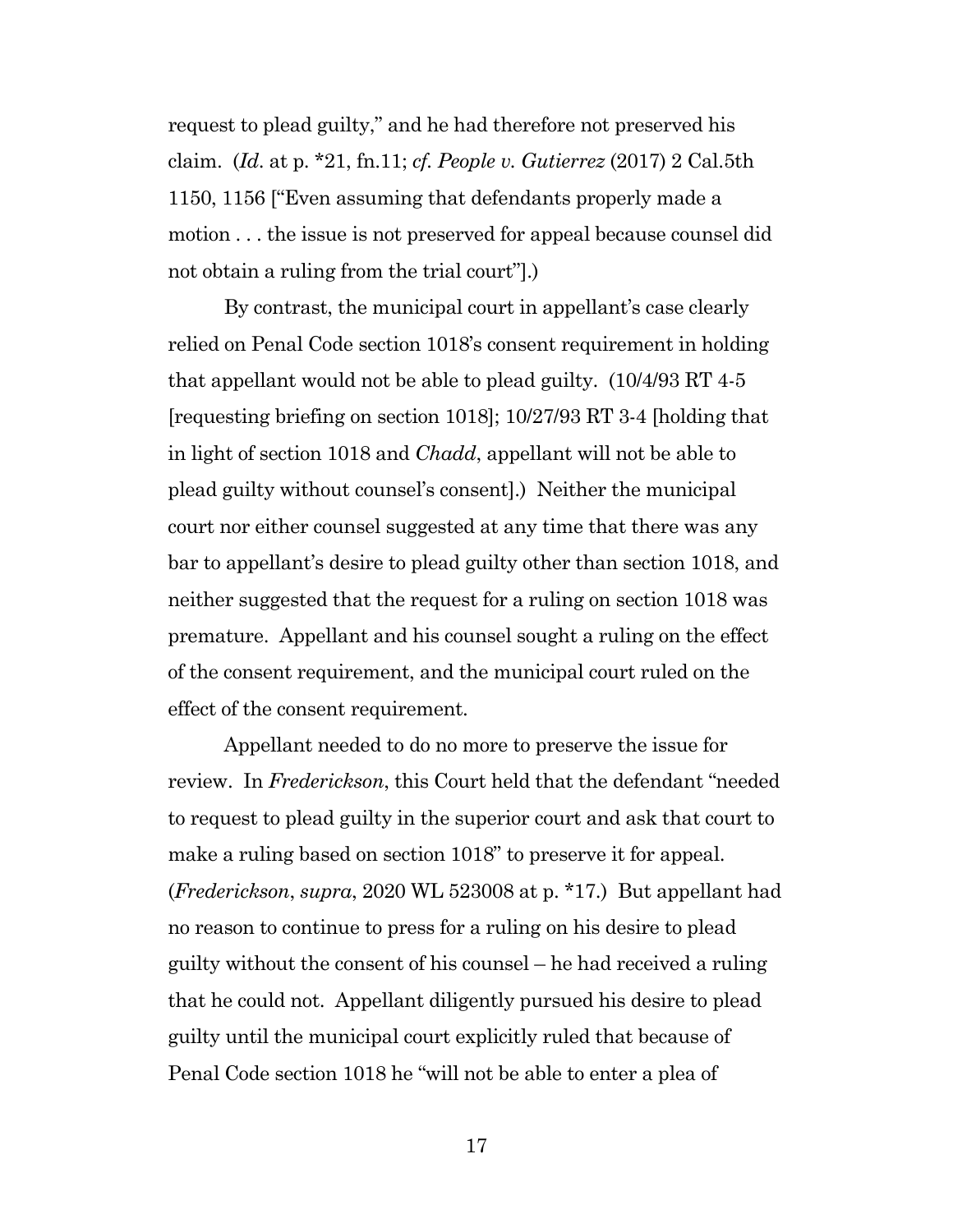guilty." This Court should decide whether the consent requirement in Penal Code section 1018 deprived appellant of his Sixth Amendment right to choose his plea.

### <span id="page-17-0"></span>**2. This Court Should Excuse Any Forfeiture of Appellant's Challenge Arising From Failure to Obtain a Ruling in Superior Court**

Even if this Court concludes that appellant's objection to the consent requirement in Penal Code section 1018 was forfeited because he did not obtain an explicit ruling on it from the superior court, this Court should decide the claim on the merits.

"Reviewing courts have traditionally excused parties for failing to raise an issue at trial where an objection would have been futile or wholly unsupported by substantive law then in existence." (*People v. Welch* (1993) 5 Cal.4th 228, 237; see also *People v. Seumanu* (2015) 61 Cal.4th 1293, 1366, fn. 20 ["Because we agree an objection to the victim impact evidence would have been futile in light of the long line of cases permitting the admission of such evidence, we find the issue is properly before us despite the absence of an objection"].) Both types of futility are present here. Given the clear ruling from the municipal court that appellant could not plead guilty without the consent of his counsel, appellant reasonably would have believed that it would be not just unnecessary but futile to continue to attempt to plead guilty in superior court. (See *People v. Chism* (2014) 58 Cal.4th 1266, 1291 [holding forfeiture excused when defendant "could have reasonably believed" that joining in his co-defendant's motion would be futile].)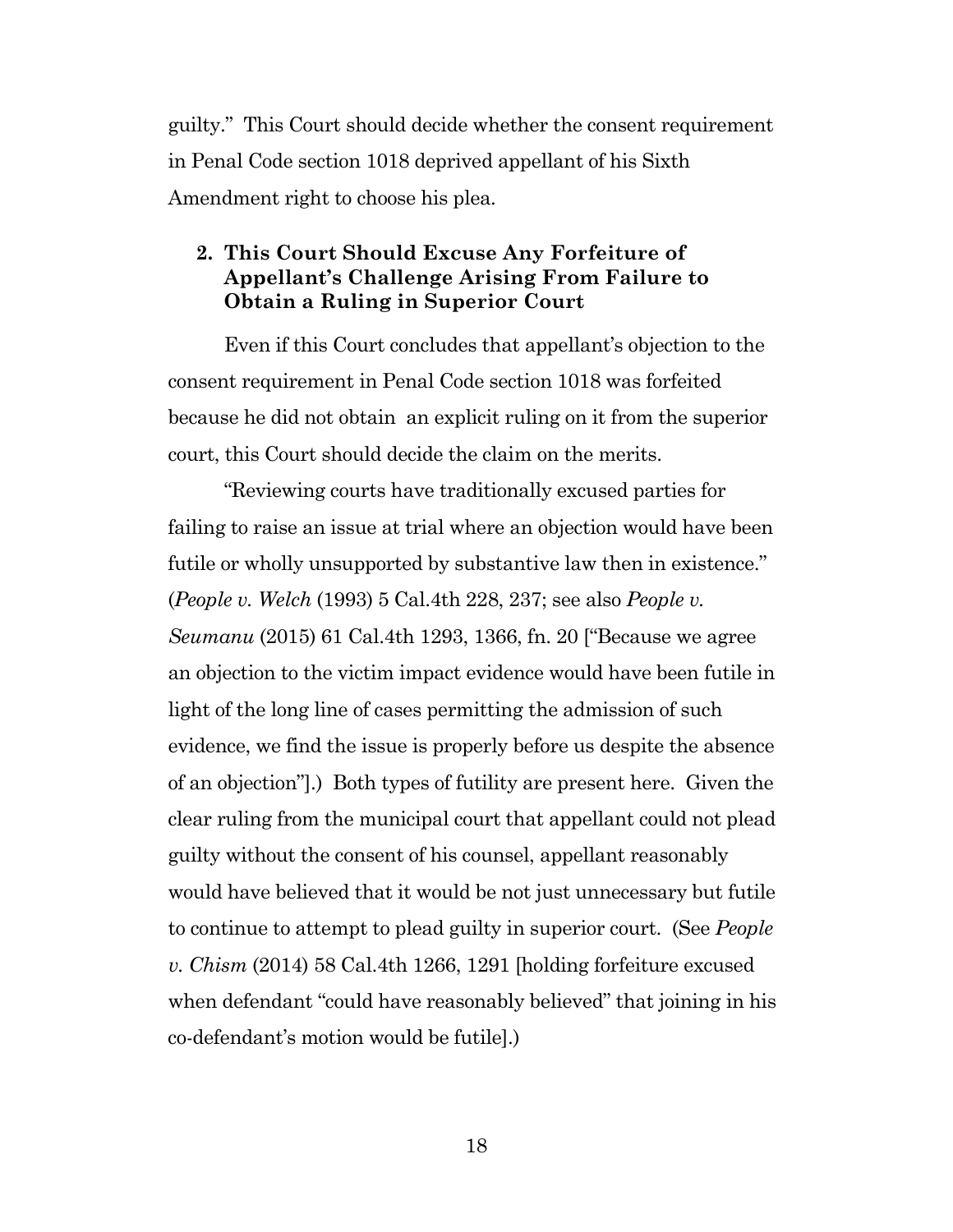There is also no doubt that given the substantive law at the time of appellant's trial that he would not have been permitted to plead guilty in superior court. The law when appellant attempted to plead guilty was that no judge could accept a guilty plea from a defendant in a capital trial without the consent of counsel. (See *People v. Massie* (1985) 40 Cal.3d 620, 624-626 [conviction reversed under section 1018 where the defendant was allowed to plead guilty over the objection of defense counsel].) Penal Code section 1018 forbade it, and this Court had upheld section 1018 in *Chadd*. Had appellant attempted to plead guilty without the consent of his counsel when he arrived in superior court, the outcome would be the same.

Moreover, this Court frequently excuses forfeiture when an appellant's claim is a "'pure question of law which is presented by undisputed facts.'" (*People v. Hines* (1997) 15 Cal.4th 997, 1061, quoting *Hale v. Morgan* (1978) 22 Cal.3d 388, 394.) Excusing forfeiture is particularly appropriate when a claim "present[s] important questions of constitutional law." (See *People v. Marchand* (2002) 98 Cal.App.4th 1056, 1061.) Appellant has presented just such a claim: he argues that a recent United States Supreme Court decision makes clear that the consent requirement in Penal Code section 1018 violates the Sixth Amendment to the United States Constitution, and his claim does not depend on any disputed facts.

The constitutional question raised by appellant is sufficiently important that it has repeatedly arrived at this Court. In two cases decided since *McCoy*, this Court has avoided resolving similar claims regarding Penal Code section 1018 on the merits. (See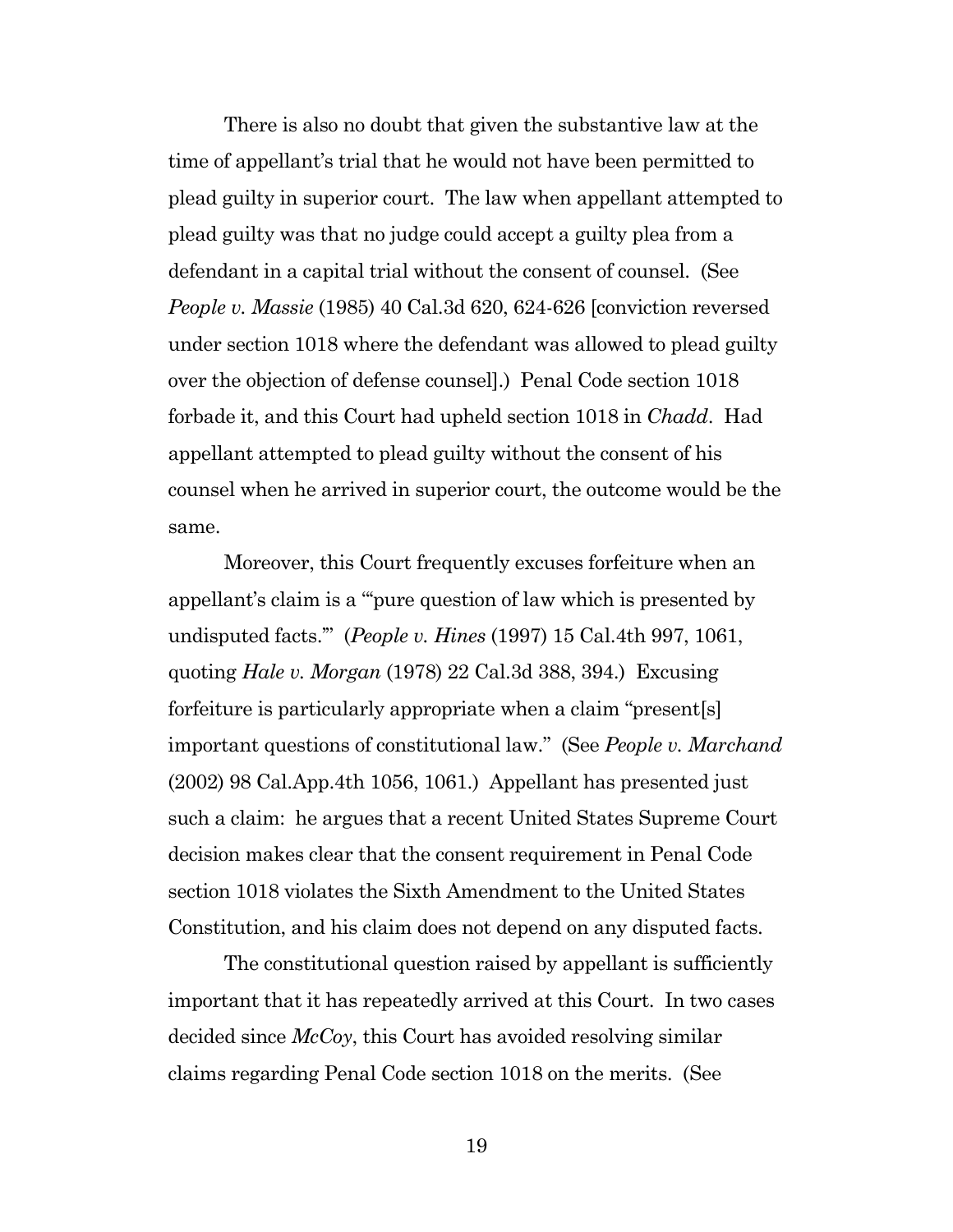*Frederickson*, *supra*, 2020 WL 523008 at p. \*15 [noting defendant "contends he was denied his personal and fundamental right to control his defense when the trial court, acting under compulsion of section 1018, refused to permit him to plead guilty without the consent of counsel," but finding the claim was forfeited]; *People v. Miracle* (2018) 6 Cal.5th 318, 339-340 [construing statute to avoid serious constitutional question of whether Penal Code section 1018 is inconsistent with *Faretta*].) This Court should take this opportunity to address an important and recurring pure legal question of constitutional law.

## <span id="page-19-0"></span>**C. Penal Code Section 1018's Requirement of Counsel's Consent to Entry of a Guilty Plea Is Unconstitutional and Deprived Appellant of His Sixth Amendment Right to Autonomy**

Penal Code section 1018's prohibition on accepting a guilty plea from a capital defendant without the consent of his counsel is inconsistent with the Sixth Amendment to the United States Constitution. The Sixth Amendment guarantees to a defendant the right to "*his* defence." (U.S. Const., 6th amend., emphasis added.) Interpreting this language, the United States Supreme Court has repeatedly concluded that the "right to defend is *personal*." (*Faretta*, 422 U.S. at p. 834, italics added; see also *McCoy*, *supra*, 138 S.Ct. at p. 1507, quoting *Faretta*, *supra*, 422 U.S. 806.) It "is given directly to the accused; for it is he who suffers the consequences if the defense fails." (*Faretta*, *supra*, 422 U.S. at pp. 819-820.) Because it is the accused's defense and his fate that hangs in the balance, "certain decisions regarding the exercise or waiver of basic trial rights are of such moment that they cannot be made for the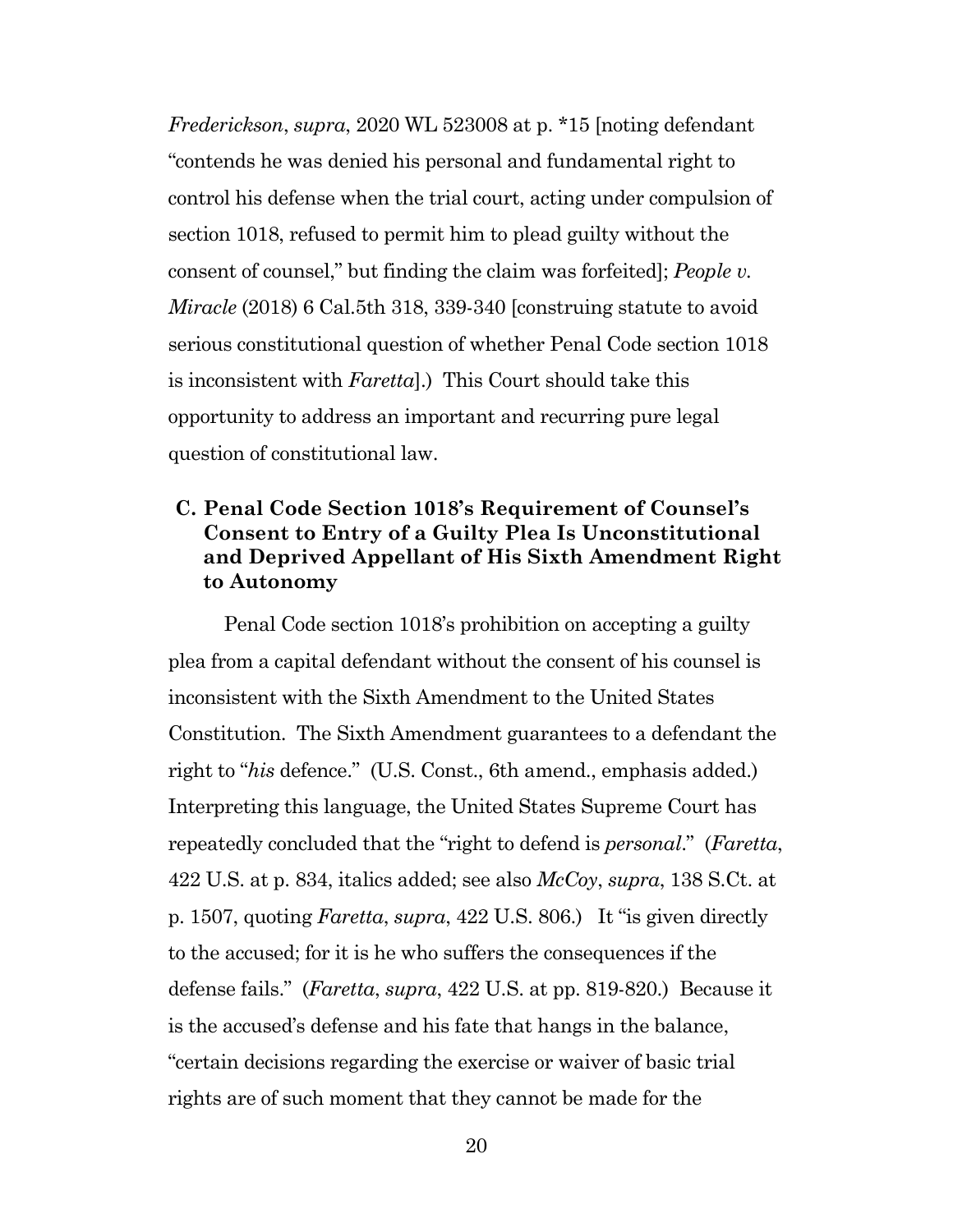defendant by a surrogate." (*Florida v. Nixon* (2004) 543 U.S. 175, 187 (*Nixon*).) Among these decisions is "whether to plead guilty." (*Jones v. Barnes* (1983) 463 U.S. 745, 751 (*Jones*).)

In *McCoy*, *supra*, 138 S.Ct. 1500, the United States Supreme Court recently applied these precepts in a capital case and held that the choice of plea is at the core of a capital defendant's right to set the objectives of his defense. In *McCoy*, the capital defendant pleaded not guilty and insisted on a jury trial. (*Id*. at pp. 1506- 1507.) His attorney believed that the evidence against McCoy was overwhelming, and advised McCoy to concede guilt and request leniency at the penalty phase. (*Id*. at p. 1506.) McCoy refused. (*Ibid*.) At trial, during his opening statement, counsel for McCoy conceded that McCoy had killed the victims, and reiterated this concession in closing argument. (*Id*. at pp. 1506-1507.) McCoy was convicted of three counts of first degree murder. (*Id*. at p. 1507.) At the penalty phase, counsel again conceded that his client committed the crimes, but urged a life sentence in light of McCoy's mental and emotional issues. *(Ibid.)* The jury sentenced McCoy to death. (*Ibid*.)

The high court reversed. The Court began with the principle that the Sixth Amendment right to defend is "personal" and a "defendant's choice in exercising that right must be honored out of that respect for the individual which is the lifeblood of the law." (*McCoy*, *supra*, 138 S.Ct. at p. 1507, internal quotation marks omitted.) As the Court explained, the Sixth Amendment refers to the "assistance" of counsel, "and an assistant, however expert, is still an assistant." (*Id*. at p. 1508, quoting *Faretta*, *supra*, 422 U.S. at pp.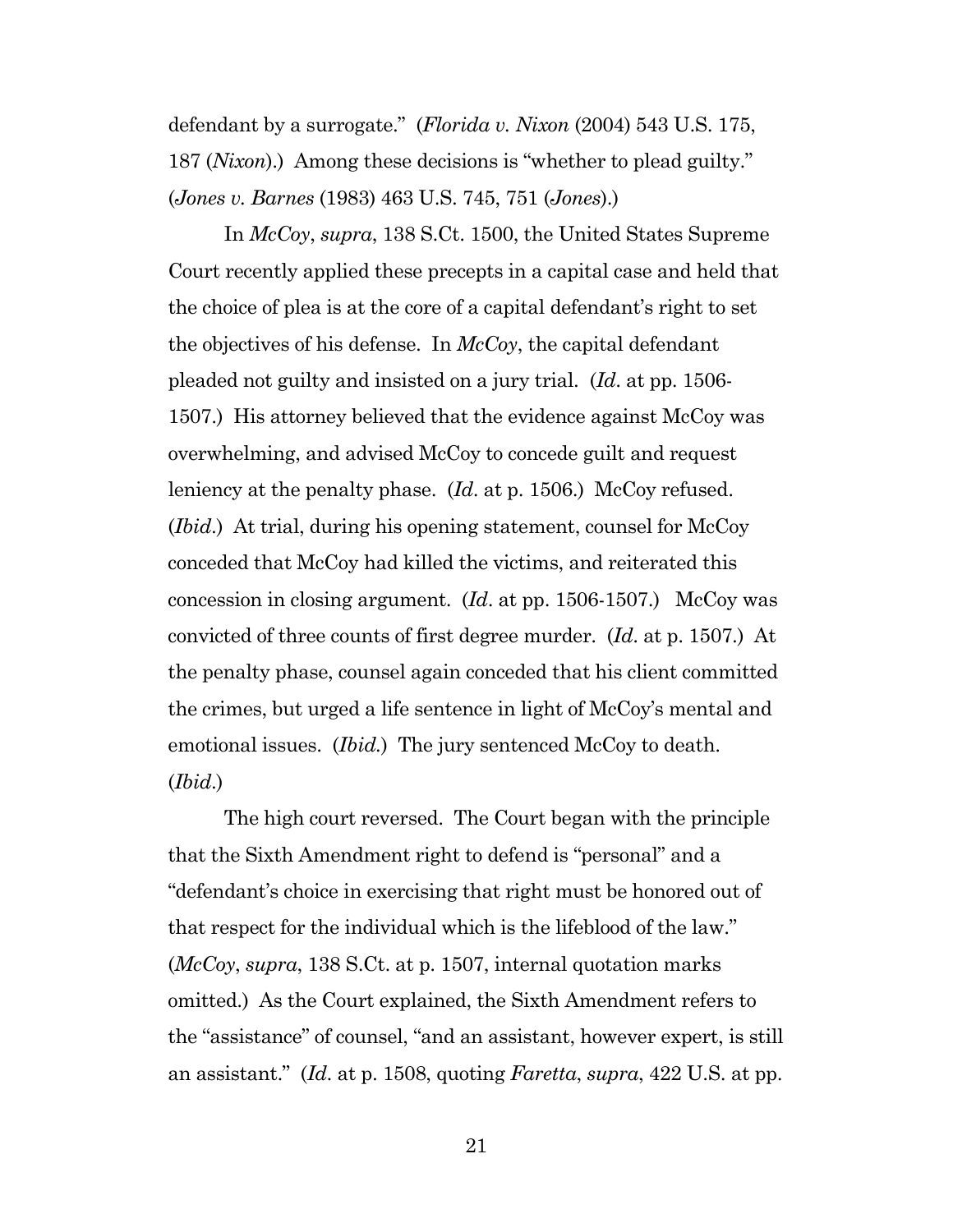819-820.) A criminal defendant and his client therefore have different purviews. When a defendant proceeds with counsel, the management of the trial is within counsel's province. Other decisions, however, are so fundamental that they "are reserved for the client – notably whether to plead guilty[.]" (*Id*. at p. 1508, citing *Jones*, *supra*, 463 U.S. at 751.) A defendant's decision whether to plead guilty is not a strategic choice about how best to achieve his objectives, it is a choice about what his "objectives in fact *are*." (*Id*. at p. 1508, original italics.) *McCoy* thus held that the Sixth Amendment guarantees a capital defendant the right to choose the objectives of his defense, including whether or not to plead guilty, and prohibits counsel from usurping that right. (*Id*. at p. 1509.)

The high court made clear that a capital defendant's right to autonomy is not dependent on whether he will exercise it in a way that increases the likelihood of a life sentence. The Court did not question that McCoy's counsel "reasonably assess[ed] a concession of guilt as best suited to avoiding the death penalty." (*McCoy*, *supra*, 138 S.Ct. at p. 1508.) But, as the Court explained, "an accused may insist upon representing herself—however counterproductive that course may be," (*Id*. at p. 1507), and may similarly "refuse to plead guilty in the face of overwhelming evidence[.]" (*Id*. at p. 1508.) It is the client, not counsel, that decides what his own best interests are, and whether they include prioritizing the likelihood of a life sentence. (See *Ibid.*) McCoy was entitled to claim his innocence even if his choice made a death sentence more likely.

While *McCoy* involved a defendant who wished to assert his innocence, its reasoning applies equally to defendants who wish to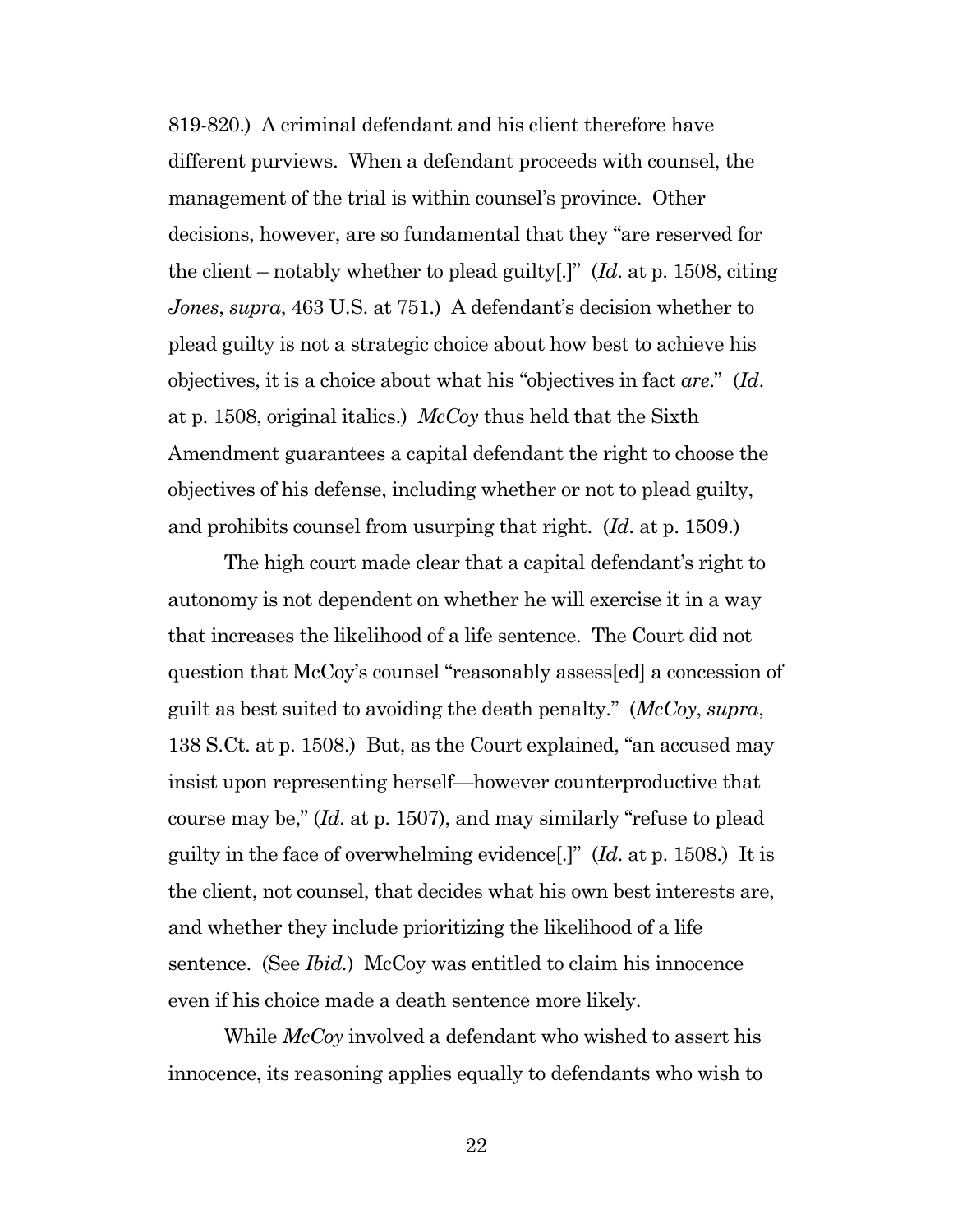plead guilty. *McCoy* characterized the Sixth Amendment guarantee at issue as the right to "autonomy" and to choose the objectives of one's own defense, not merely the right to assert one's innocence. (*McCoy*, *supra*, 138 S.Ct. at p. 1511 [characterizing the issue as "violation of McCoy's protected autonomy right"]; see also *id*. at pp. 1508-1511 [repeatedly referring to the right at issue as "autonomy"].) According to *McCoy*, "whether to plead guilty" is a decision for the client, not his counsel, in accordance with his autonomy to decide the objective of the defense. (*Id*. at p. 1508.)

In a case decided last year, this Court recognized that the right to autonomy set out in *McCoy* necessarily extends not only to assertion of innocence but to the choice *not* to present a defense at all. In *People v. Amezcua and Flores* (2019) 6 Cal.5th 886 (*Amezcua*), defendants argued on appeal that their counsel had erred in acquiescing in their desire not to present any defense at the capital phase of their trial. Citing *McCoy*, this Court disagreed. The "choice of the defense objective" is "the client's prerogative," and includes the decision "to present *no* penalty phase defense." (*Id*. at p. 926, italics added.) Any other conclusion would be inconsistent with the Sixth Amendment and the high court's decision: "[t]o accept [defendant's] argument" that counsel should have overruled their clients and presented a defense "would be to read out of existence the allocation of responsibilities the high court recognized in *McCoy*." (*Ibid*.) *Amezcua* demonstrates that the autonomy right protected by *McCoy* is not limited to those defendants who wish to protest their innocence – the autonomy right also must extend to those who wish to present *no* defense at the guilt phase of their trial.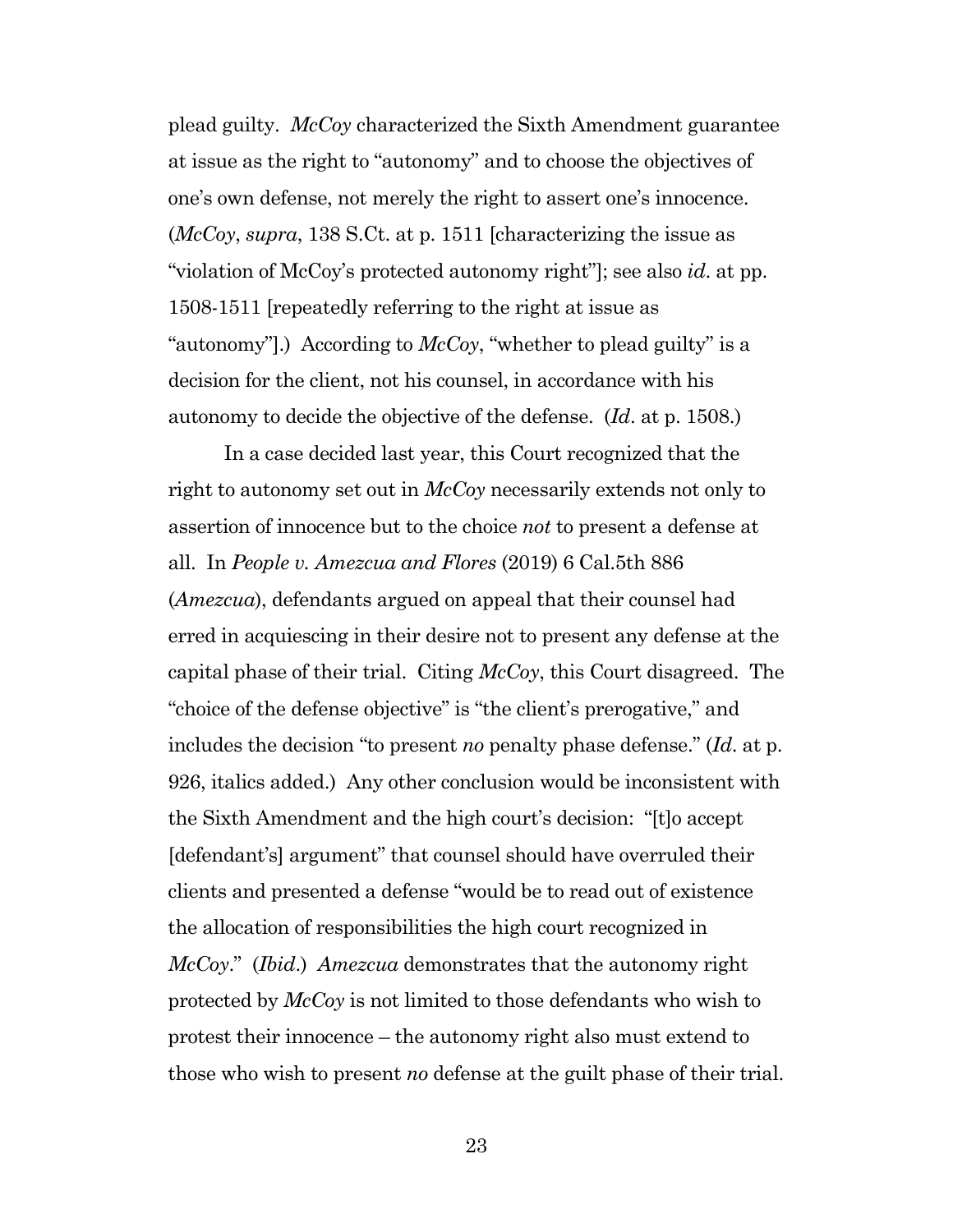The overwhelming practice of other states also supports the conclusion that the autonomy right recognized in *McCoy* extends to the choice to plead guilty in a capital case. The right to plead guilty in a capital case has been and continues to be recognized by the overwhelming majority of jurisdictions that have capital punishment: as of 2014, "the federal government and thirty of the thirty-two states that allow the death penalty permit the accused to plead guilty to the charged offense." (Kostik, *If I Have to Fight for My Life—Shouldn't I Get to Choose My Own Strategy? An Argument to Overturn the Uniform Code of Military Justice's Ban on Guilty Pleas in Capital Cases* (2014) 220 Mil. L. Rev. 242, 286 & fn. 276; see also Fisher, *Judicial Suicide or Constitutional Autonomy? A Capital Defendant's Right to Plead Guilty* (2001) 65 Alb. L. Rev. 181, 190-191 [only three states bar a defendant from pleading guilty in a capital case].) Penal Code section 1018's consent-of-counsel requirement, on the other hand, appears to be "a unique exception to the traditional understanding that decisions about what plea to enter are reserved exclusively to the client," (see Bonnie, *The Dignity of the Condemned* (1988) 74 Va. L. Rev. 1363, 1370, fn. 18.); appellant is aware of no other jurisdiction that conditions the acceptance of a guilty plea in a capital case upon the consent of counsel.

*McCoy* confirms that the consent-of-counsel requirement in Penal Code section 1018 violates the Sixth Amendment, and that it deprived appellant of his Sixth Amendment rights in this case. Section 1018's requirement cannot be reconciled with the Sixth Amendment's guarantee that the choice whether to plead guilty is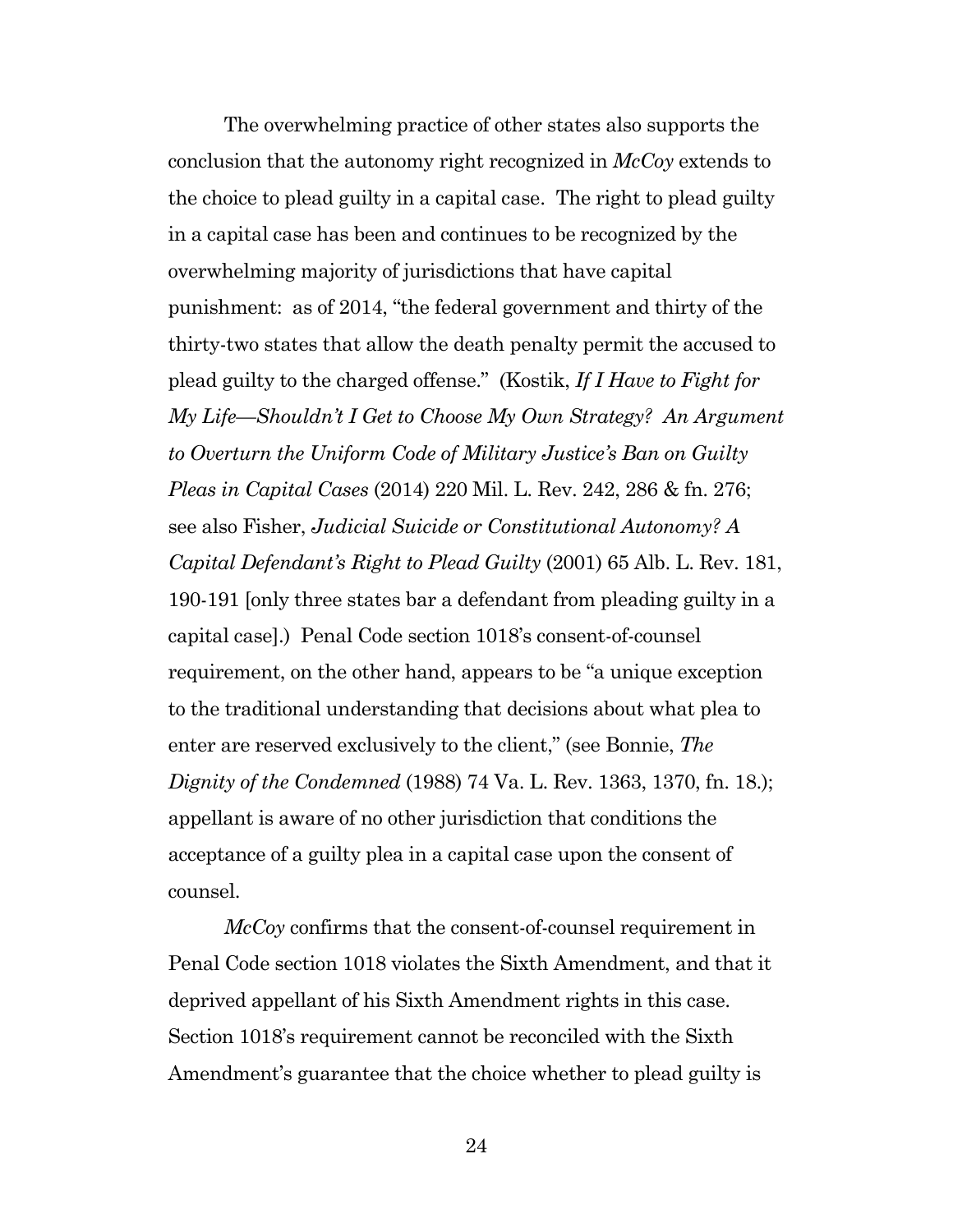"reserved for the client." (*McCoy*, *supra*, 138 S.Ct. at p. 1508.) The consent requirement deprived defendant of his constitutionallyprotected "[a]utonomy to decide . . . the objective of the defense" and permitted it to be usurped by counsel. (*Ibid*.) As in *McCoy*, appellant received advice from his counsel about which plea to enter. As in *McCoy*, counsel and client disagreed about the appropriate plea. Appellant, like the defendant in *McCoy*, was clear and vocal about which plea he wished to enter. And, as in *McCoy*, the trial court unconstitutionally permitted defense counsel to usurp control of appellant's decision whether or not to plead guilty.

## <span id="page-24-0"></span>**D. The State's Interest in Increasing the Reliability of Death Judgments Does Not Justify Permitting Counsel to Usurp a Defendant's Choice of Plea**

In ruling that defense counsel could usurp appellant's right to choose whether to plead guilty, the municipal court relied on this Court's prior decision in *Chadd*, *supra*, 28 Cal.3d 739, which held that Penal Code section 1018's infringement on a defendant's right to control his or her own defense was justified by the state's interest in reliable and unmistaken death judgments. The *Chadd* majority allowed that "the decision as to how to plead to a criminal charge is personal to the defendant." (*Id*. at p. 747.) But it rejected the Attorney General's argument that the statute unconstitutionally allows counsel to "veto" his client's fundamental decision to plead guilty, holding that that contention "fail[ed] to recognize the larger public interest at stake in pleas of guilty to capital offenses" (*ibid*.), including the state's strong interest in reliable and unmistaken death judgments. (*Id*. at pp. 748-750, 753.)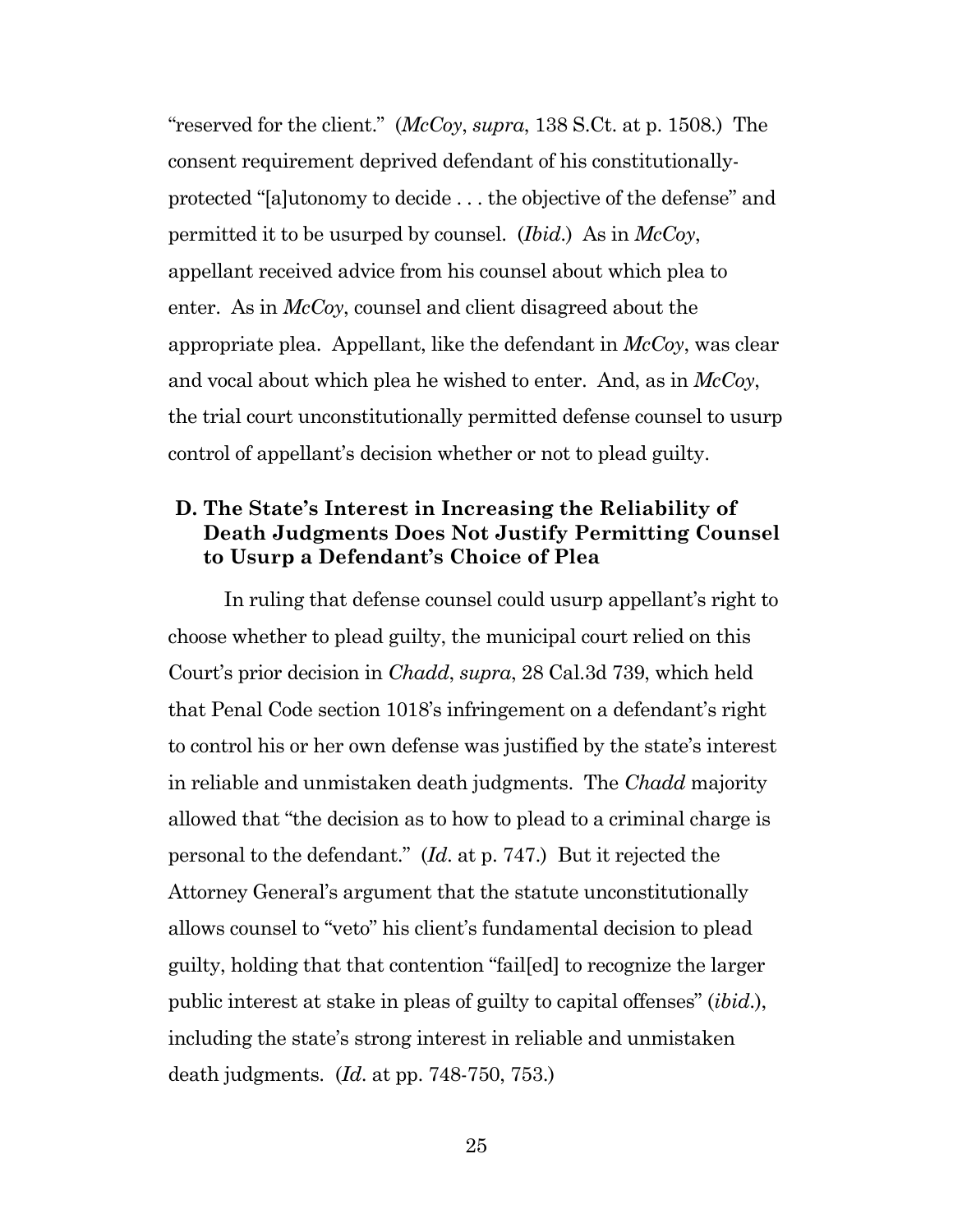Justice Richardson, joined by Justice Clark in dissent, did not agree with the majority's conclusion regarding the constitutionality of the consent-of-counsel requirement in Penal Code section 1018. He observed that the "right to defend is personal" and "necessarily encompasses the . . . decision whether to mount a defense at the guilt phase." (*Id*. at p. 759 (conc. & dis. op. of Richardson, J).) Since that right is protected from state interference under the principles announced in *Faretta*, Justice Richardson reasoned,

then surely the comparable right to appear at the arraignment and plead guilty is likewise so protected, for in both cases the defendant makes the personal, fundamental decision, which is his alone to make, to acknowledge his guilt of a criminal offense.

(*Id*. at p. 760 (conc. & dis. op. of Richardson, J.).) While cognizant of the state's interests in capital case guilty pleas, Justice Richardson concluded that they were not "sufficiently compelling to override defendant's constitutionally protected freedom of choice in the matter of his own plea . . . ." (*Id*. at p. 761 (conc. & dis. op. of Richardson, J.).)

*McCoy* has made clear that Justice Richardson was correct, and that the *Chadd* majority did not strike the appropriate balance between a capital defendant's autonomy rights and the state's interest in reliability.<sup>[11](#page-25-0)</sup> In reaching its erroneous conclusion, the

<span id="page-25-0"></span><sup>11</sup> The *Chadd* majority, citing the United States Supreme Court's decision in *North Carolina v. Alford* (1970) 400 U.S. 25, 38- 39, fn. 11, also reasoned that because the legislature could constitutionally prohibit *all* guilty pleas to murder charges it necessarily had the lesser power to condition guilty pleas on counsel's consent. (*Chadd*, *supra*, 28 Cal.3d at pp. 751-752.) That a state might permissibly bar all guilty pleas in capital cases does not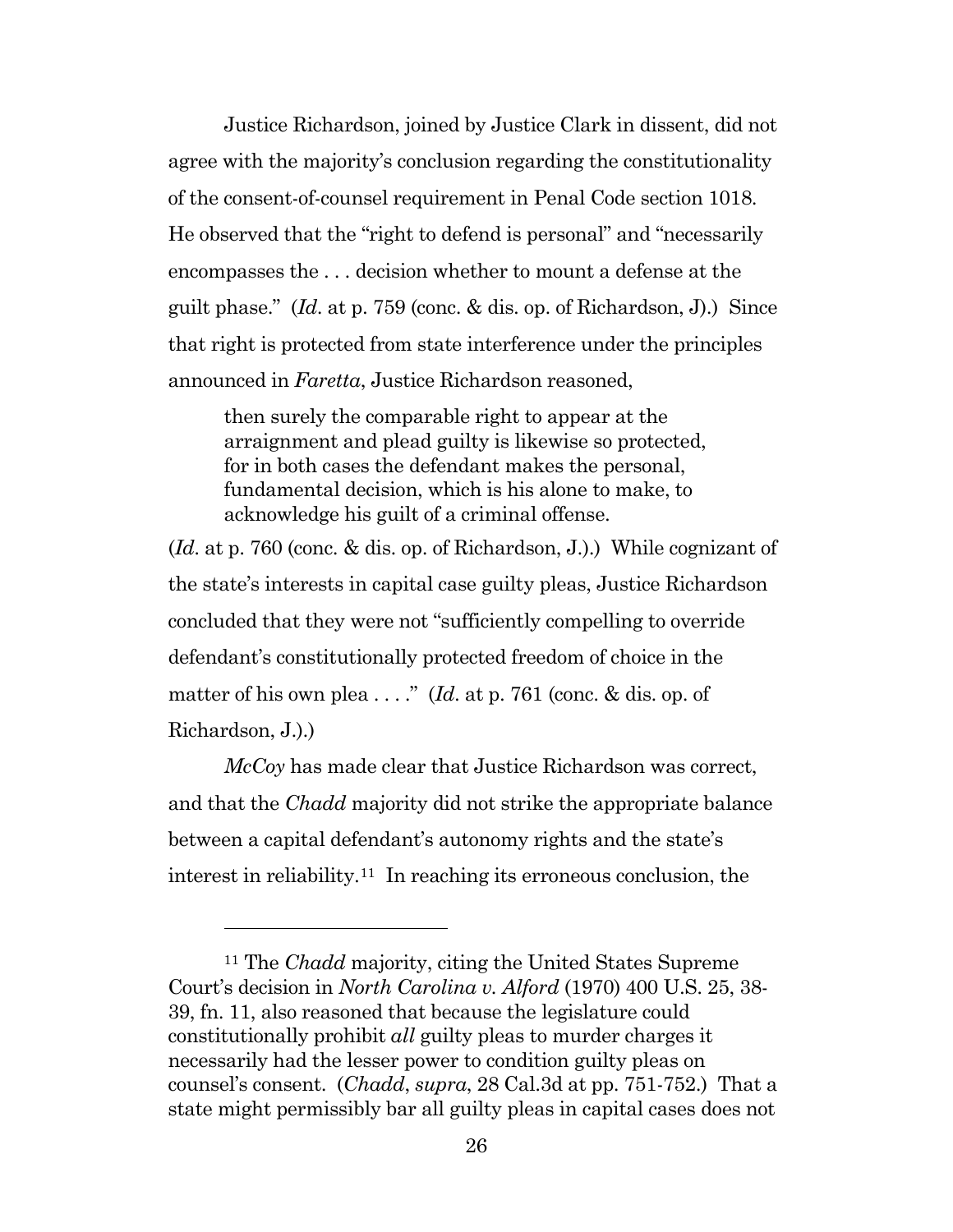*Chadd* majority gave insufficient weight to the defendant's interest in choosing his own plea. The majority recognized that "the decision as to how to plead . . . is personal," but also viewed Penal code section 1018's infringement on that personal decision as "minor." (*Id*. at pp. 747, 751.) Following this Court's decision in *Chadd*, however, the United States Supreme Court has repeatedly emphasized that "the accused has the ultimate authority to make certain fundamental decisions regarding the case," including "whether to plead guilty." (*Jones*, *supra*, 463 U.S. at p. 751; see also *Nixon*, *supra*, 543 U.S. at p. 187.)

In *McCoy*, the high court applied these decisions and held that the choice of the objectives of the defense, including the choice of plea, is "personal" to the defendant *and* "guarantee[d]" by the

suggest, however, that, having conferred the right to plead guilty, any limitation a state subsequently places on that right is constitutional. Although the federal Constitution may not afford a particular right to a defendant, once the state confers it, it is subject to constitutional requirements. There is no federal constitutional right to an appeal, but once conferred, it becomes subject to the requirements of the federal Constitution (*Rinaldi v. Yeager* (1966) 384 U.S. 305, 310 [states not required to establish appellate review, but having done so it is subject to Equal Protection Clause]; *Evitts v. Lucey* (1985) 469 U.S. 387, 393) [no constitutional requirement for states to grant appeals as of right to criminal defendants, but once created must comport with Due Process and Equal Protection], and though there is no federal constitutional right to a plea bargain, once that right is conferred by a state, a criminal defendant is entitled to effective assistance of counsel during plea bargaining (*Missouri v. Frye* (2012) 566 U.S. 134, 140-144 [defendant has no right to plea bargain but where plea bargaining permitted Sixth Amendment right to effective assistance of counsel applies]; *Lafler v. Cooper* (2012) 566 U.S. 156, 162) [Sixth Amendment right to counsel extends to plea bargaining process]).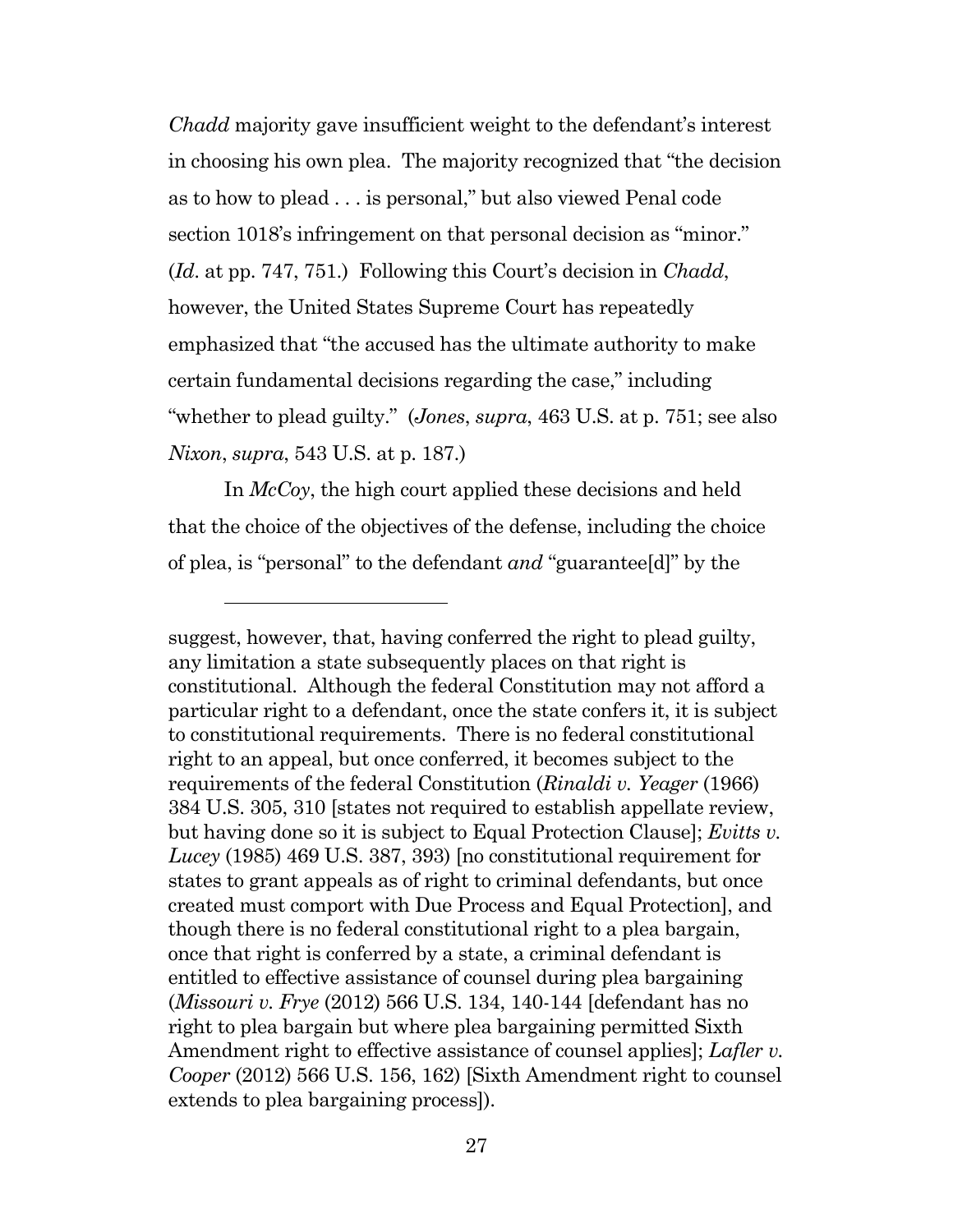Sixth Amendment. (*McCoy*, *supra*, 138 S.Ct. at p. 1505.) The high court repeatedly emphasized that the Sixth Amendment protects a defendant's right to choose his own plea even when his choice is "counterproductive," and held that reversal is required regardless of whether defendant is prejudiced by denial of his right to plead guilty. (See *McCoy*, *supra*, 138 S.Ct. at pp. 1505, 1507-1508, 1511.) The Court thus acknowledged that permitting a defendant to exercise his autonomy right to choose his own plea may lead to adverse consequences for the defendant, but a defendant must nonetheless be permitted to choose the objective of his defense.

*McCoy* was, moreover, a capital case. McCoy's preferred course of vigorously protesting his innocence in the face of overwhelming evidence might well have substantially harmed his interests at the penalty phase of the trial, as well as the state's interest in the reliability of the death judgment. The high court nonetheless held that the choice of the objectives of the defense is for the defendant, not counsel. (*McCoy*, *supra*, 138 S.Ct. at p. 1505.) The choice of plea in a capital case is thus personal and fundamental to the accused and must be respected – even if counsel does not agree, and even if the defendant's choice has some impact on the state's interest in the reliability of death judgments.

This is not to suggest that a guilty plea in a capital case will be necessarily or inherently unreliable. Defendants may plead guilty in capital cases in California. (See Pen. Code, § 1018; *People v. Rices* (2017) 4 Cal.5th 49, 54 (noting that defendant pled guilty).) And there are a variety of protections other than the consent requirement that are intended to ensure that guilty pleas are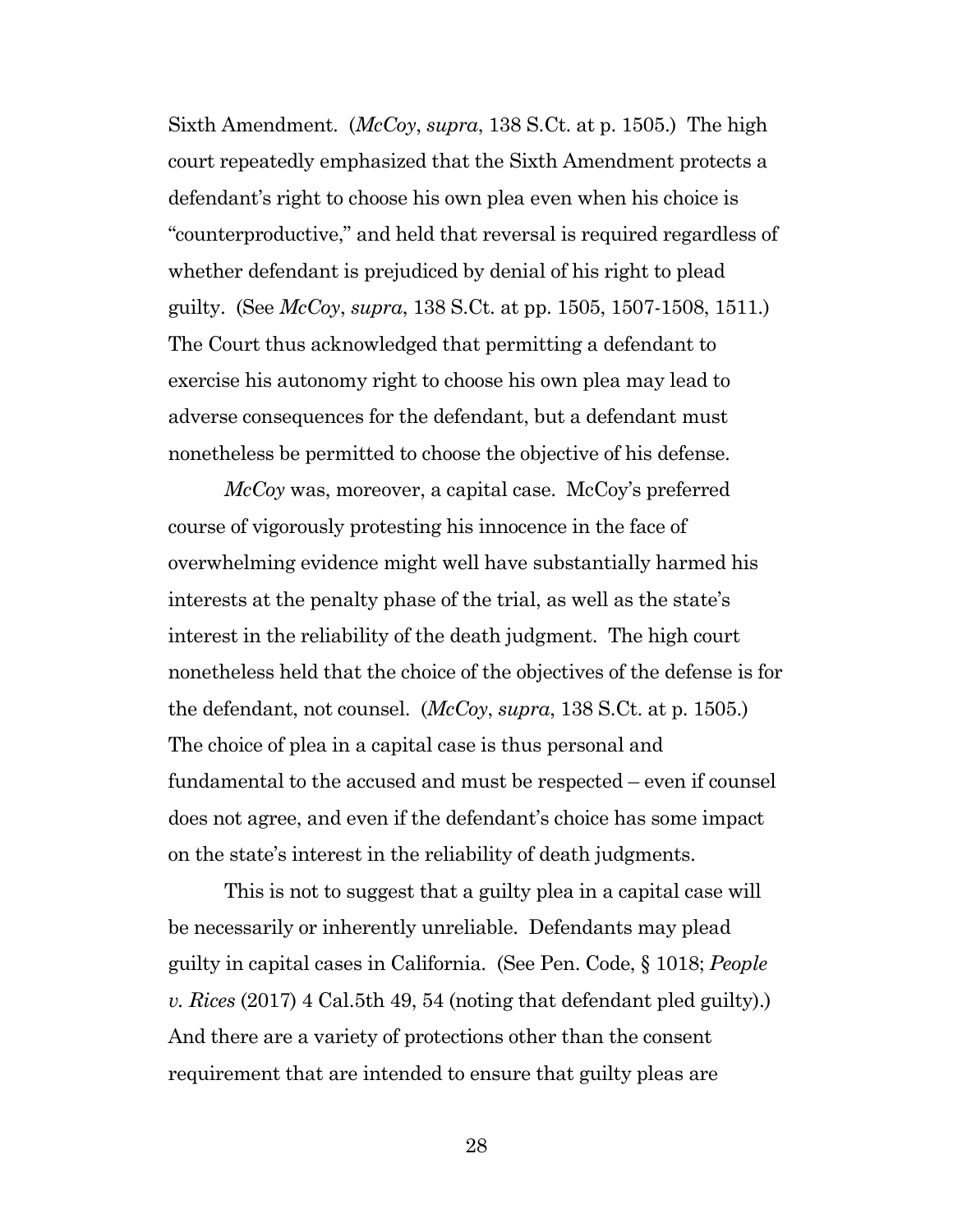reliable. Counsel in every case has a duty to investigate, confer, and advise his client regarding what plea to enter. (*In re Williams* (1969) 1 Cal.3d 168, 175.) A guilty plea must be knowing, intelligent, and voluntary. (See *Boykin v. Alabama* (1969) 395 U.S. 238, 240-244; *People v. Collins* (2001) 26 Cal.4th 297, 308.) The defendant must be competent to enter a plea. (See *Godinez v. Moran* (1993) 509 U.S. 389, 396.) The high court has recognized that, in light of the requirements applying to guilty pleas, there is generally no more reason to "question the accuracy and reliability" of guilty pleas than there is to question the soundness of the results reached at trial. (*Brady v. United States* (1970) 397 U.S. 742, 749, 757-758.)

For a defendant who pleads guilty in a capital case a reliable death verdict is also ensured by a penalty trial where the prosecution discharges its burden of proof:

. . . pursuant to the rules of evidence and within the guidelines of a constitutional death penalty statute, the death verdict has been returned under proper instructions and procedures, and the trier of penalty has duly considered the relevant mitigating evidence, if any, which the defendant has chosen to present.<sup>12</sup>

(*People v. Mai* (2013) 57 Cal.4th 986, 1056, internal quotation marks omitted.) *McCoy* simply establishes that the state cannot seek to

<span id="page-28-0"></span> $12$  As appellant sets out in Argument IV of his opening brief, appellant's guilt and penalty phase trials were not conducted in accordance with these basic requirements for reliability, as the prosecution did not discharge its burden under the rules of evidence, the trial court abdicated its duty to ensure a fair trial, and the adversarial process collapsed. (Argument IV, AOB at pp. 114-118.)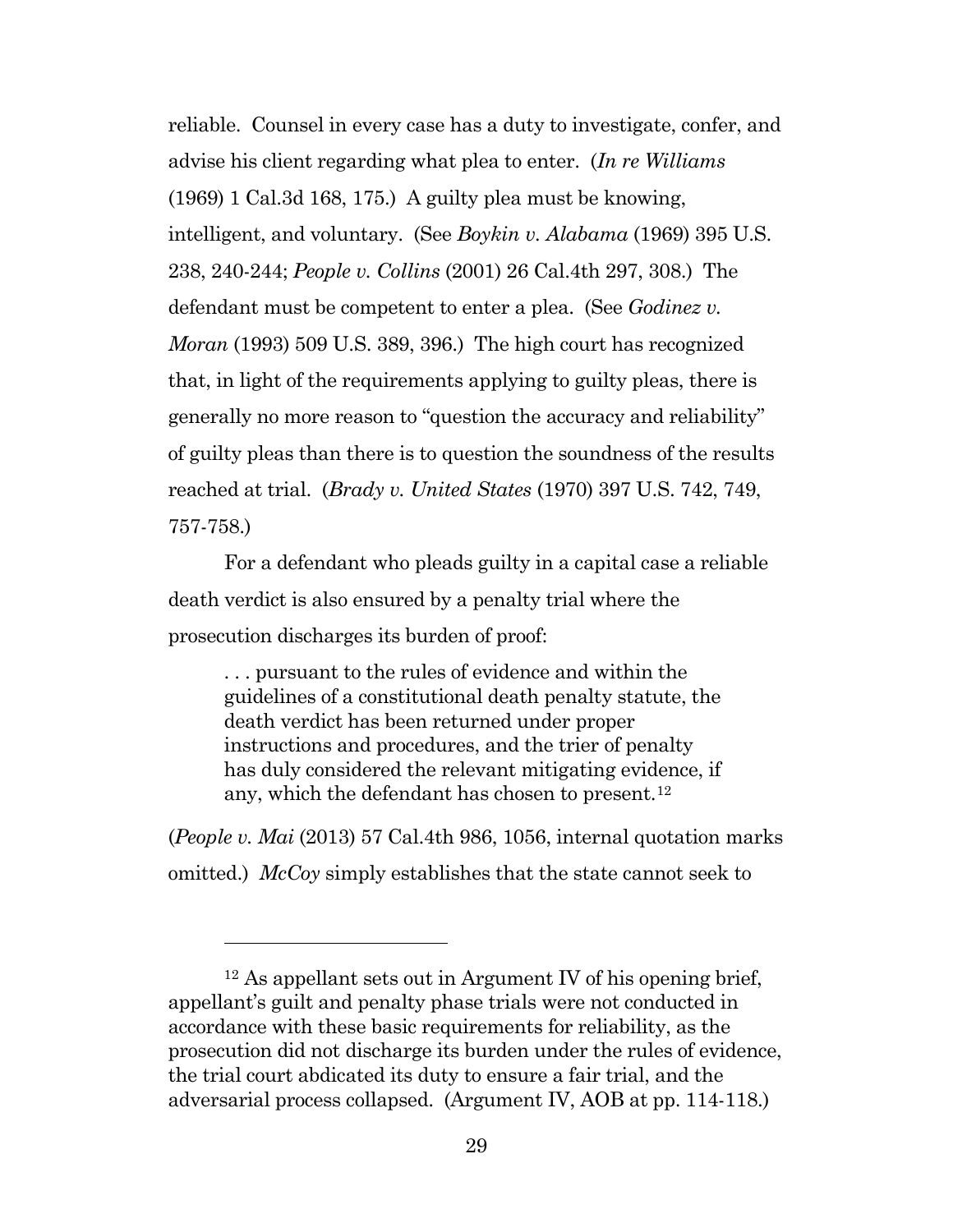further ensure reliability by permitting counsel to usurp his client's Sixth Amendment right to choose his own plea.

The majority's reasoning in *Chadd* has thus been undermined by subsequent developments in the law. The United States Supreme Court has embraced the view that the right to choose whether to plead guilty is guaranteed by the Sixth Amendment, and that infringement on that right cannot be justified by the state's interest in the reliability of death sentences.

#### <span id="page-29-0"></span>**E. The Error Was Structural and Requires Reversal of the Entire Judgment**

Appellant wanted to plead guilty but the trial court allowed counsel to overrule appellant's choice regarding the objective of his defense. *McCoy* confirms that such an error is structural. (*McCoy*, *supra*, 138 S.Ct. at pp. 1510-1511.) As the *McCoy* Court explained, "[v]iolation of a defendant's Sixth Amendment-secured autonomy ranks as error of the kind our decisions have called 'structural'; when present, such an error is not subject to harmless-error review." (*McCoy*, *supra*, 138 S.Ct. at p. 1511.)

*McCoy* identified two rationales for its conclusion, each of which applies with equal force here. (*McCoy*, 138 S.Ct. at p. 1511, citing *Weaver v. Massachusetts* (2017) 137 S.Ct. 1899, 1907 (*Weaver*)].) First, an "error may be ranked structural . . . 'if the right at issue is not designed to protect the defendant from erroneous conviction but instead protects some other interest.'" (*Id*. at p. 1511, quoting *Weaver*, *supra*, 137 S.Ct. at p. 1908].) The Sixth Amendment right to autonomy does not protect a defendant from an erroneous conviction. (*Id.* at p. 1508; see also *Weaver*, *supra*, 137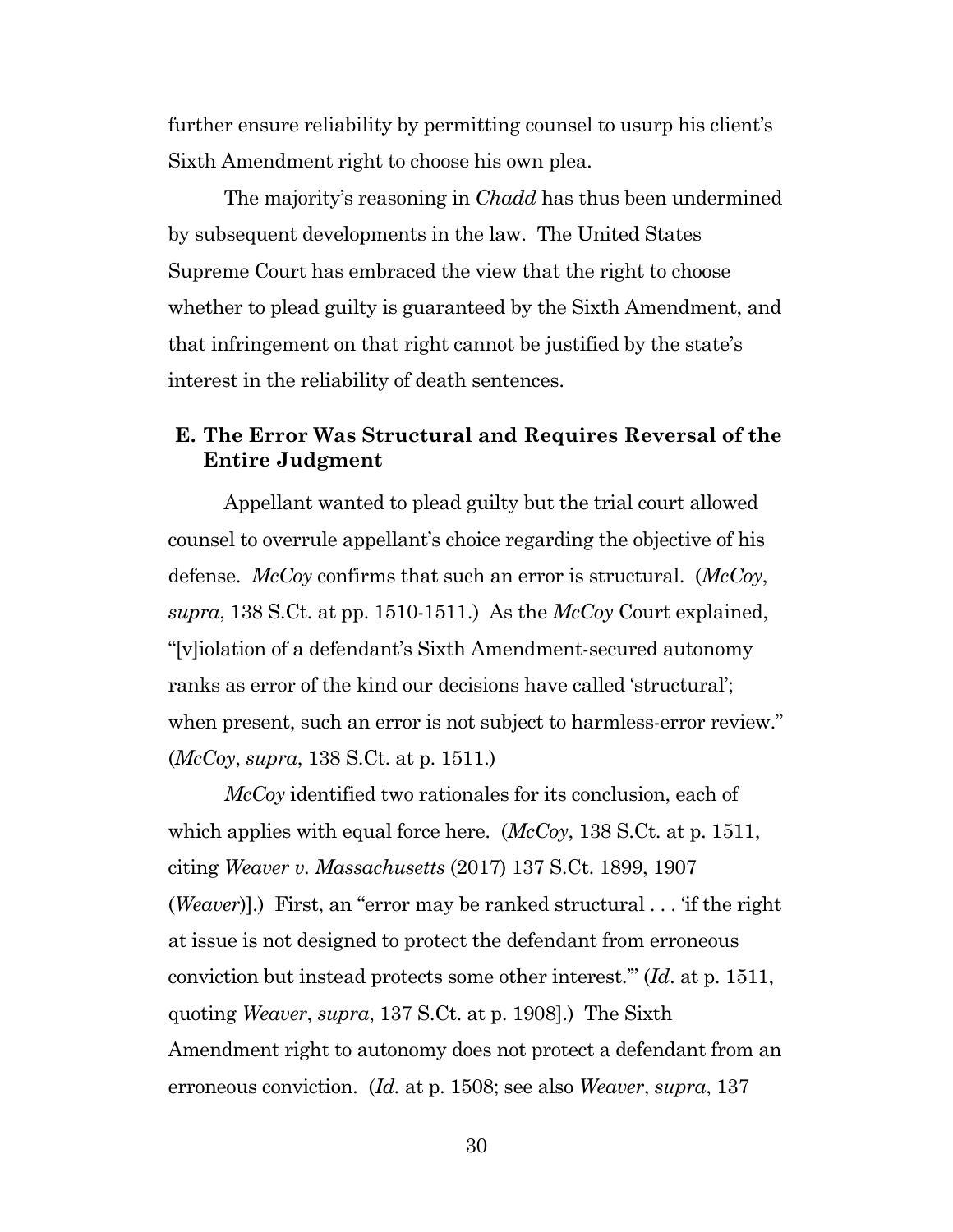S.Ct. at p. 1908.) Instead it protects "the fundamental legal principle that a defendant must be allowed to make his own choices about the proper way to protect his own liberty." (*McCoy*, *supra*, 138 S.Ct. at p. 1511, citing *Faretta*, *supra*, 422 U.S. at p. 834.).

Second, an error may be structural when the effects of the error cannot be ascertained or are too hard to measure. (*McCoy*, *supra*, 138 S.Ct. at p. 1511, quoting *Weaver*, *supra*, 137 S.Ct. at p. 1908.) For example, the denial of the right to counsel of choice is a structural error because it results in "consequences that are necessarily unquantifiable and indeterminate[.]" (*United States v. Gonzalez-Lopez* (2006) 548 U.S. 140, 150 (*Gonzalez-Lopez*).) The effects of the denial of appellant's right to control the objectives of his defense were both enormous and indeterminate. Defense counsel's refusal to accede to appellant's right to choose the objectives of his defense led to a series of events that changed the entire character of the proceeding: appellant was forced to enter a not guilty plea and then discharged counsel. He proceeded without counsel throughout the guilt and penalty phases of his trial, at which, among other things, he worked with the prosecutor, purportedly waived his right to a jury, and twice gave damaging testimony. It is impossible to predict with any degree of certainty the effect that continuing with counsel might have had on the rest of the case – appellant might not have waived his jury trial rights or taken the stand, and could at the penalty phase have replaced his damaging guilt phase testimony with evidence of an unconditional guilty plea. Any attempt to apply a harmless-error analysis in this case "would be a speculative inquiry into what might have occurred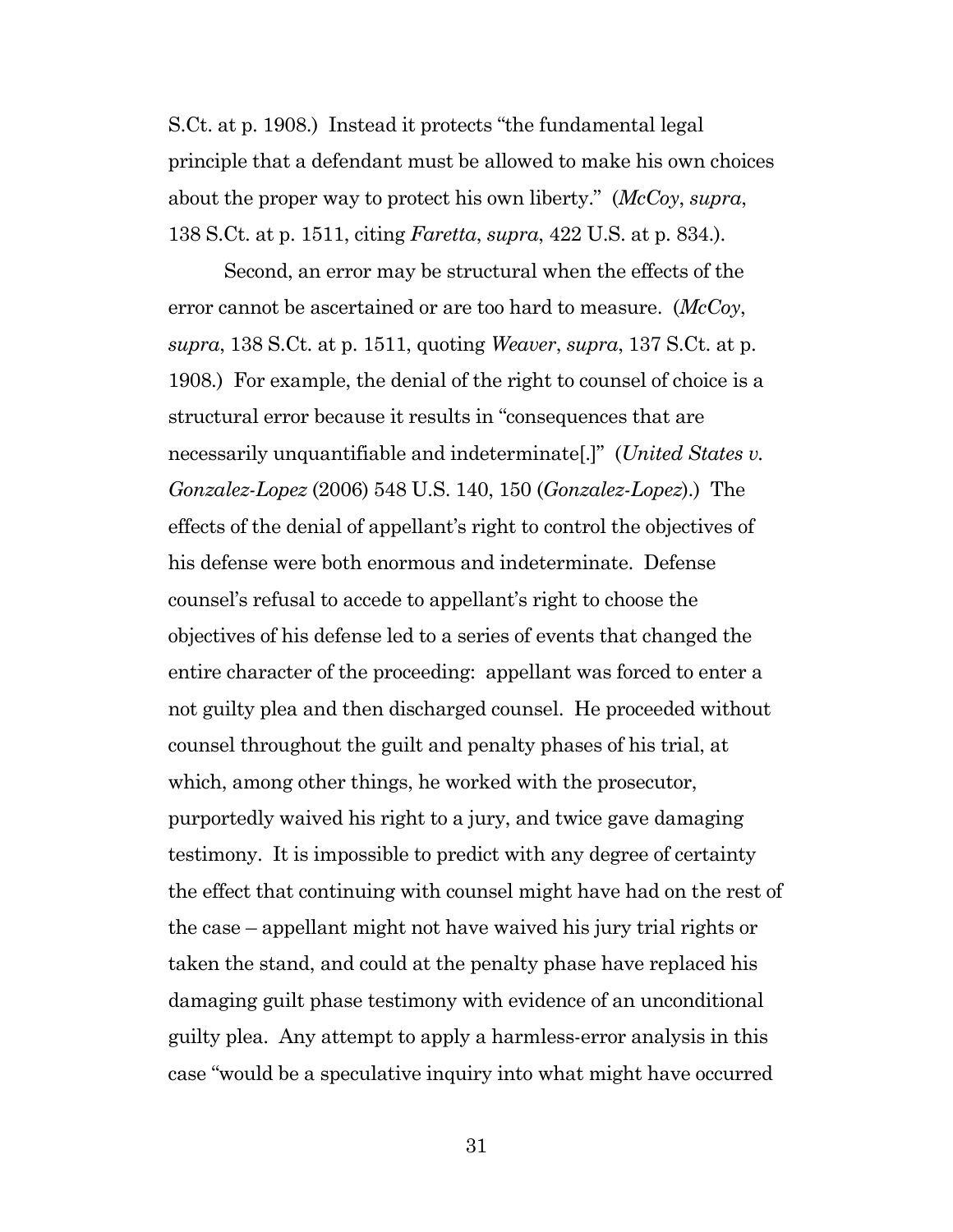in an alternate universe." (*Gonzalez*-*Lopez*, *supra*, 548 U.S. at p. 150.)

Once a structural error is complete, reversal is required without regard to other evidence in the record. (See *McCoy*, *supra*, 138 S.Ct. at p. 1511.) The error here "was complete when the court allowed counsel to usurp control of an issue within [appellant's] sole prerogative," that is, when appellant was denied his right to plead guilty. (*Ibid*.) The guilt and penalty verdicts should be reversed, and appellant must be returned to the trial court to enter the plea of his choice.

//

//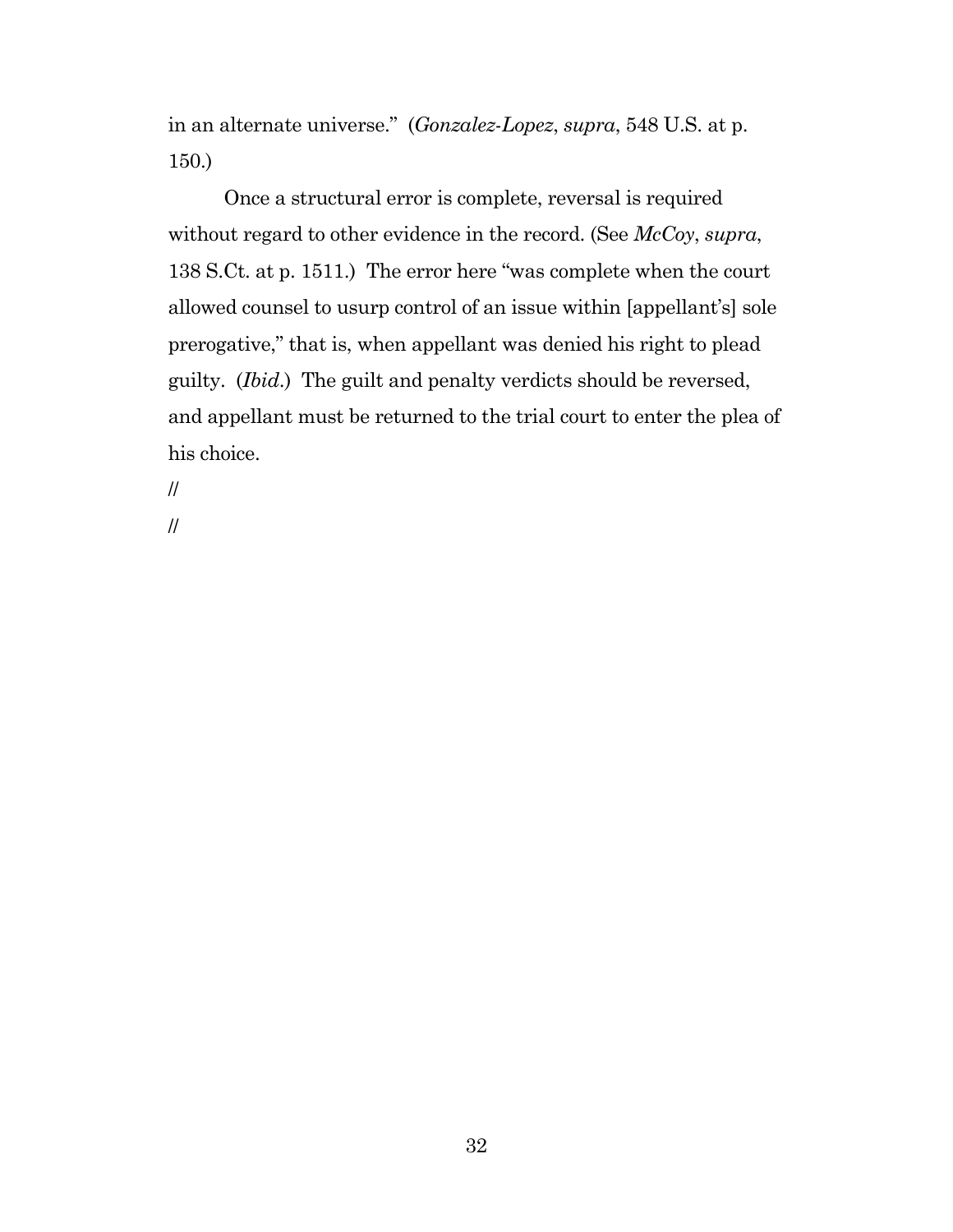#### **CONCLUSION**

<span id="page-32-0"></span>For the reasons stated in this brief and in appellant's opening and reply briefs and first supplemental opening and reply briefs, the judgment must be reversed.

Dated: February 28, 2020 Respectfully submitted,

Mary K. McComb State Public Defender

/s/ Kathleen M. Scheidel KATHLEEN M. SCHEIDEL Assistant State Public Defender

Attorneys for Appellant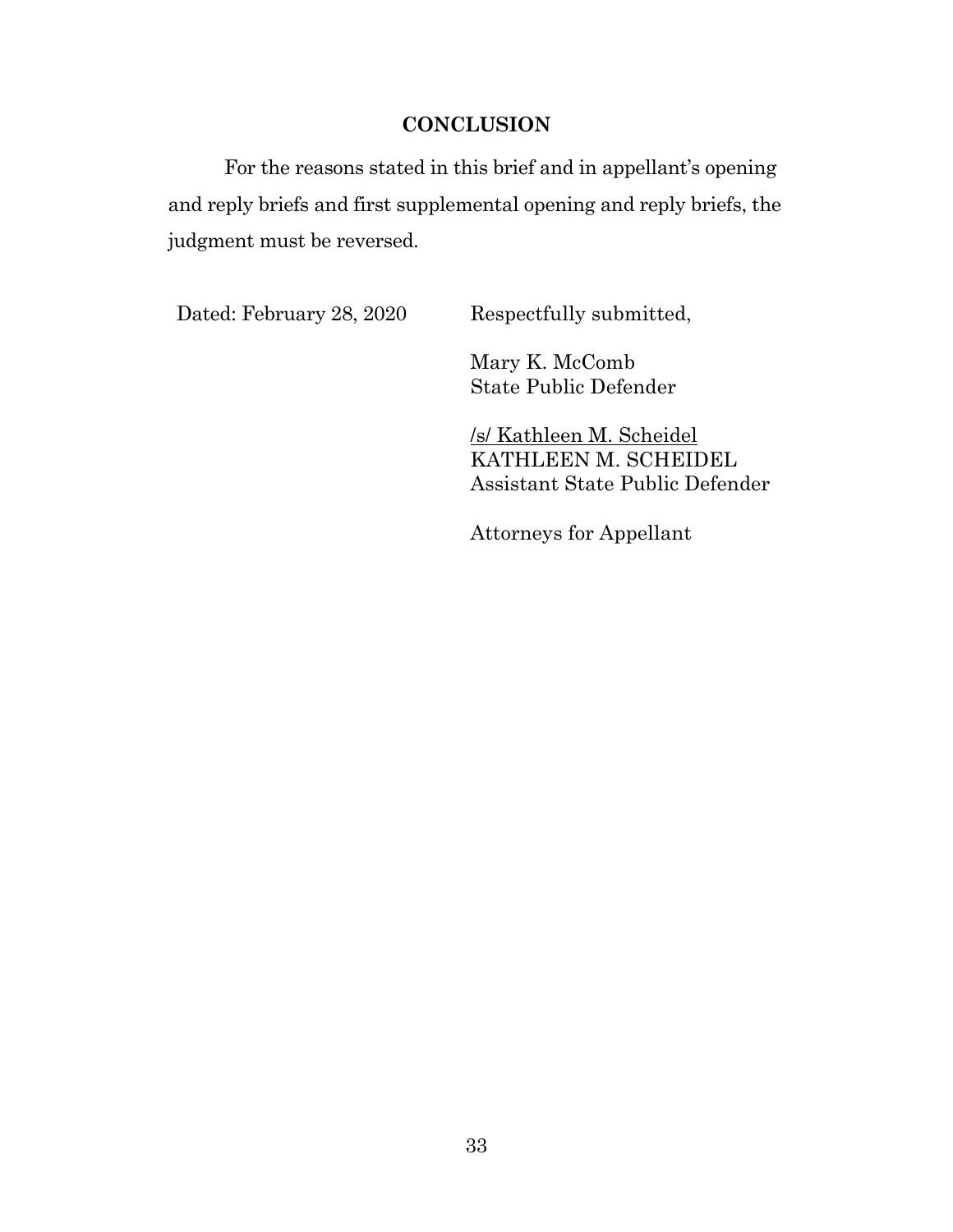## **CERTIFICATE OF COUNSEL (Cal. Rules of Court, rule 8.630(b)(2))**

<span id="page-33-0"></span>I, Kathleen M. Scheidel, am the Assistant State Public Defender assigned to represent appellant, Valdamir F. Morelos, in this automatic appeal. I have conducted a word count of this brief using our office's computer software. On the basis of the computer generated word count, I certify that this brief is 7,157 words in length excluding the tables and this certificate.

Dated: February 28, 2020 Respectfully submitted,

/s/ Kathleen M. Scheidel KATHLEEN M. SCHEIDEL Assistant State Public Defender

Attorney for Appellant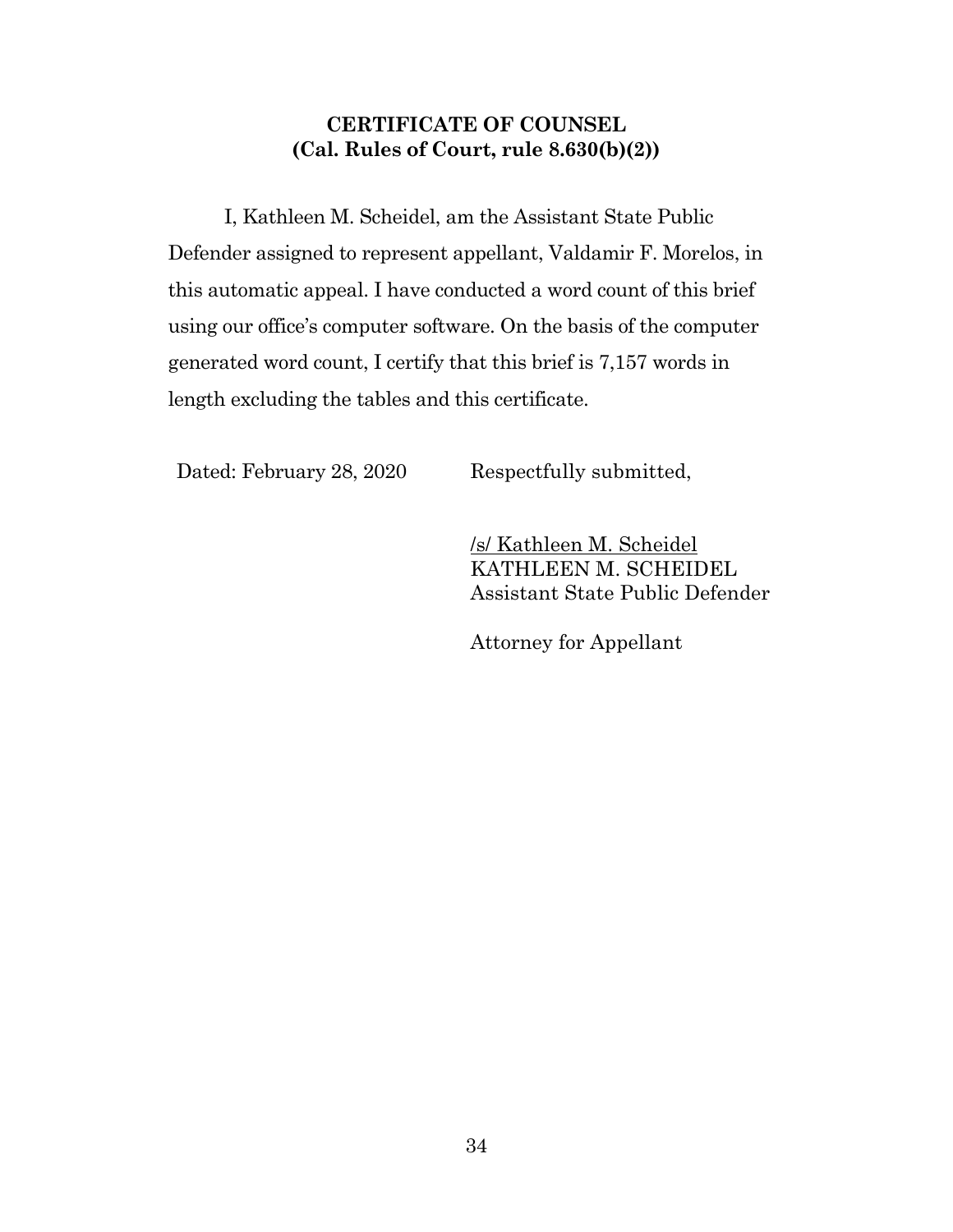#### DECLARATION OF SERVICE

#### Case Name: Case Number: *People v. Valdamir Fred Morelos*  **Supreme Court Case No. S051968 Santa Clara County Superior Court No. SC169362**

I, **Lauren Emerson**, declare as follows: I am over the age of 18, and not party to this cause. I am employed in the county where the mailing took place. My business address is 770 L Street, Suite 1000, Sacramento, California 95814. I served a true copy of the following document:

#### **APPELLANT'S SECOND SUPPLEMENTAL OPENING BRIEF**

by enclosing it in envelopes and placing the envelopes for collection and mailing on the date and at the place shown below following our ordinary business practices. I am readily familiar with this business's practice for collecting and processing correspondence for mailing.

The envelopes were addressed and mailed on **February 28, 2020**, as follows:

| Mr. Valdamir F. Morelos | Clerk of the Court                |
|-------------------------|-----------------------------------|
| No. J97900, 2-EY-48     | Santa Clara County Superior Court |
| CSP-SQ                  | 191 N. First Street               |
| San Quentin, CA 94974   | San Jose, CA 95113                |

The following were served the aforementioned document(s) electronically via TrueFiling on **February 28, 2020**:

| Attorney General – San Francisco                                  | California Appellate Project   |
|-------------------------------------------------------------------|--------------------------------|
| Catherine Rivlin, D.A.G.                                          | 345 California St., Suite 1400 |
| 455 Golden Gate Ave., Suite 11000<br>San Francisco, CA 94102-3664 | San Francisco, CA 94104        |

I declare under penalty of perjury under the laws of the State of California that the foregoing is true and correct. Signed on **February 28, 2020**, at Sacramento, CA.

/s/ Lauren Emerson

LAUREN EMERSON